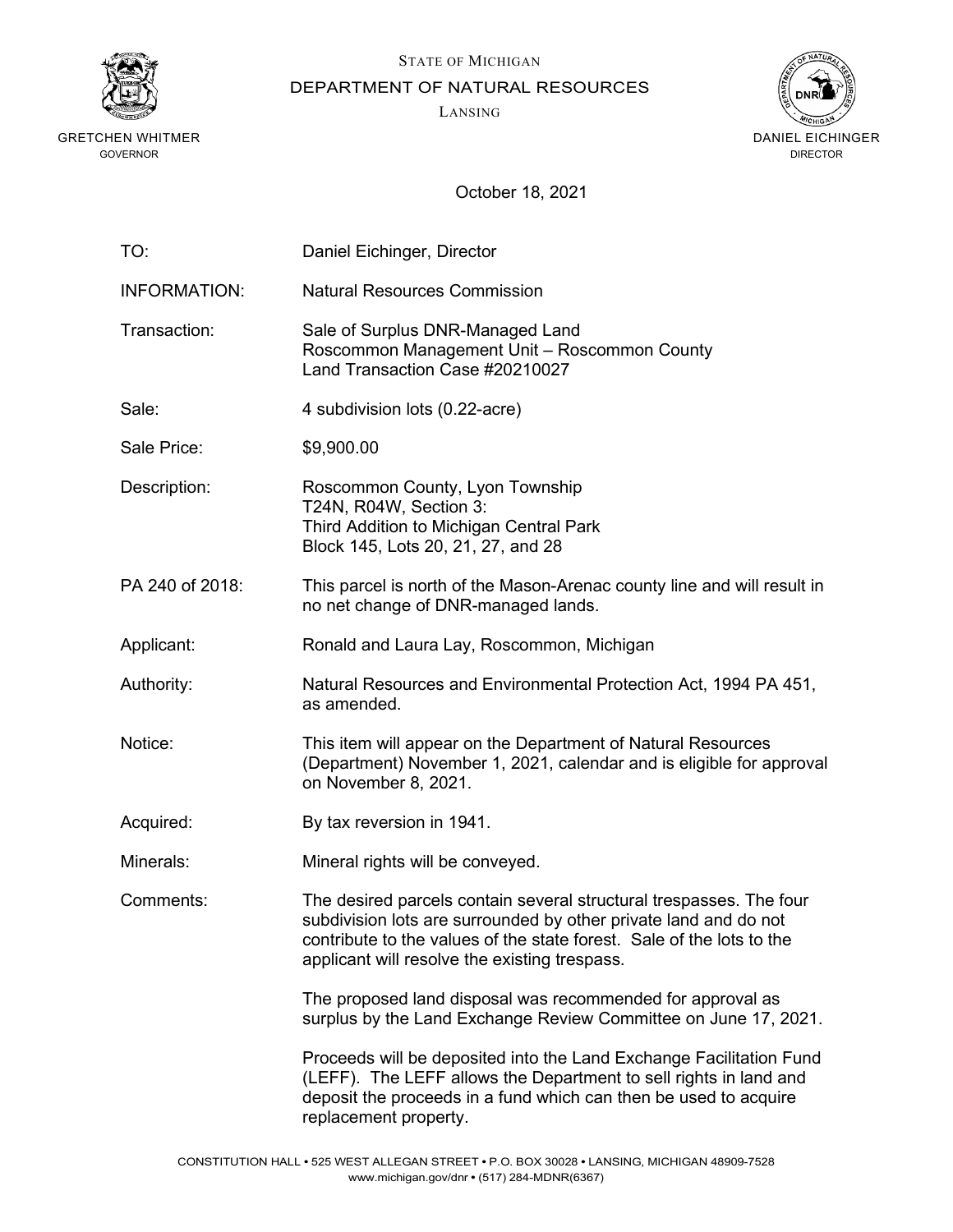Land Transaction Case #20210027, Roscommon Management Unit – Roscommon County Page 2 of 3 October 18, 2021

- Recommendations: 1. That the land be sold to the applicant for \$9,900.00.
	- 2. That the proceeds of the sale be deposited in the LEFF.
	- 3. That the state retain aboriginal antiquities.

James L. Dexter, Chief Fisheries Division

Enald Albon

Ronald A. Olson, Chief Parks and Recreation Division

Shannon Lott Natural Resources Deputy

I approve the staff recommendations.

Daniel Eichinger **Director** 

Jeff Stampfly, Chief Forest Resources Division

requests orec

Jared Duquette, Chief Wildlife Division

nan

Mark H. Hoffman Chief Administrative Officer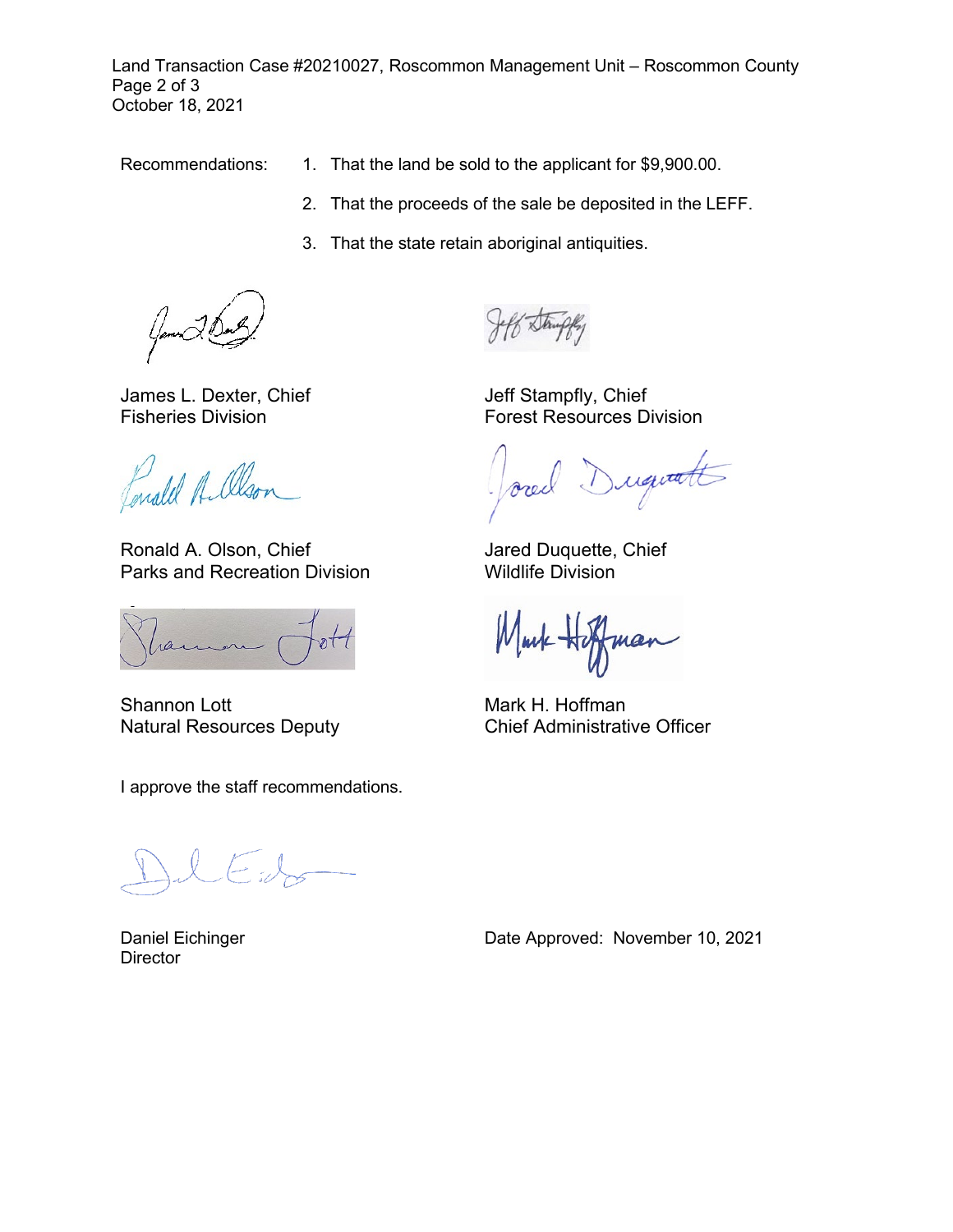#### SALE OF SURPLUS DNR-MANAGED LAND Roscommon Management Unit - Roscommon County Land Transaction Case #20210027



Third Addition to Michigan Central Park, Section 3, T24N, R04W, Lyon Township

■ Surplus DNR land to be sold (4 lots - 0.22 acre) State land





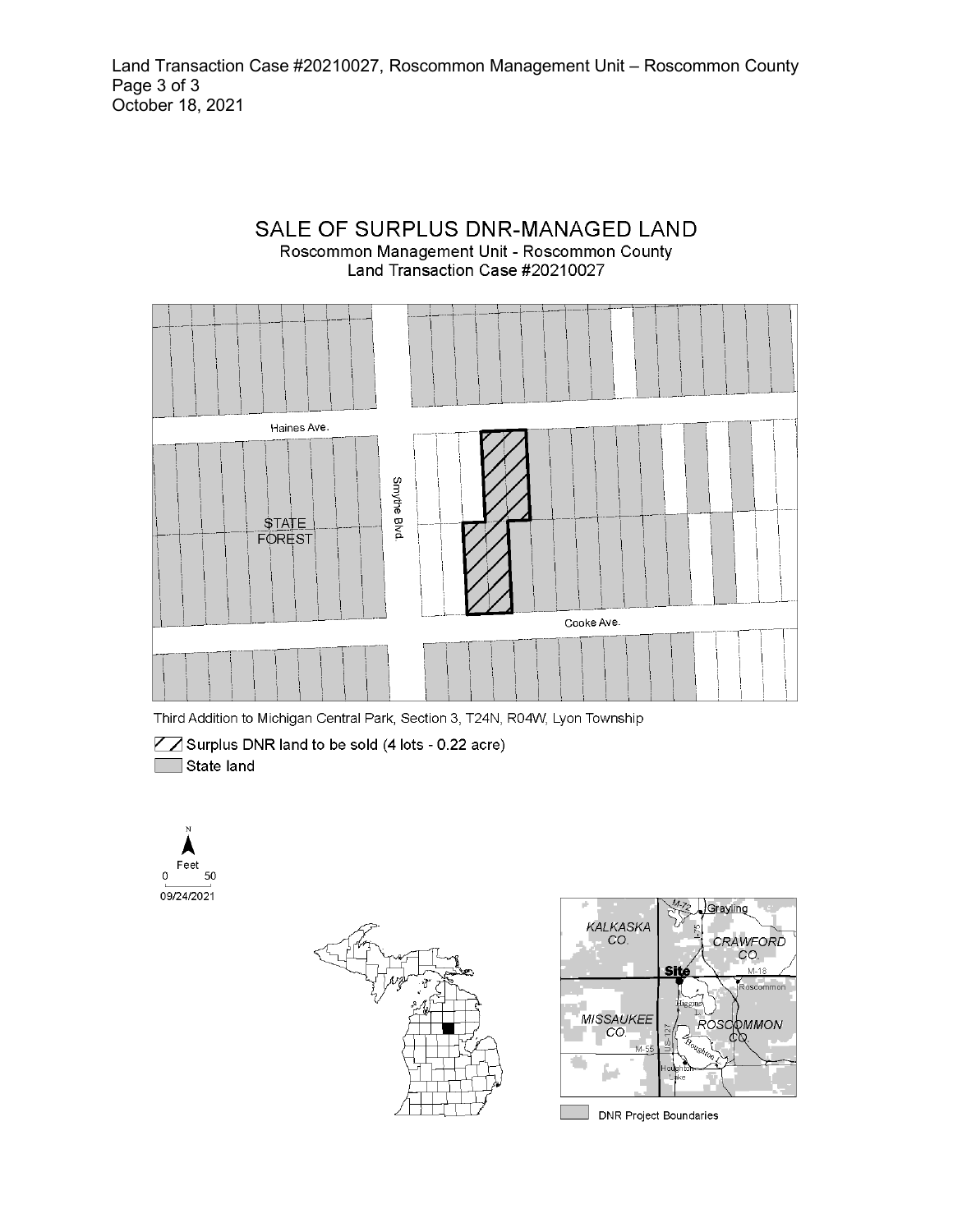

## STATE OF MICHIGAN DEPARTMENT OF NATURAL RESOURCES

LANSING



| TO:                 | Daniel Eichinger, Director                                                                                                                                                                                                                                                                                                                                                                                                                                                                                                                                                                                                                                                                                                                                                                                                                                                                          |
|---------------------|-----------------------------------------------------------------------------------------------------------------------------------------------------------------------------------------------------------------------------------------------------------------------------------------------------------------------------------------------------------------------------------------------------------------------------------------------------------------------------------------------------------------------------------------------------------------------------------------------------------------------------------------------------------------------------------------------------------------------------------------------------------------------------------------------------------------------------------------------------------------------------------------------------|
| <b>INFORMATION:</b> | <b>Natural Resources Commission</b>                                                                                                                                                                                                                                                                                                                                                                                                                                                                                                                                                                                                                                                                                                                                                                                                                                                                 |
| Transaction:        | Sale of Surplus DNR-Managed Land<br>Baraga Management Unit - Baraga County<br>Land Transaction Case #20210071                                                                                                                                                                                                                                                                                                                                                                                                                                                                                                                                                                                                                                                                                                                                                                                       |
| Sale:               | $0.01$ -acre                                                                                                                                                                                                                                                                                                                                                                                                                                                                                                                                                                                                                                                                                                                                                                                                                                                                                        |
| Sale Price:         | \$1,000.00                                                                                                                                                                                                                                                                                                                                                                                                                                                                                                                                                                                                                                                                                                                                                                                                                                                                                          |
| Description:        | Baraga County, Spurr Township<br>T49N, R32W, Section 20:<br>Part of Government Lot 3 described as: Commencing at the<br>Northwest Corner of said Section 20; thence S89°55'14"E along the<br>North line of said Section 20, a distance of 1750.53 feet to the Point<br>of Beginning; thence continuing S89°55'14"E along said North line of<br>said Section 20, a distance of 20.00 feet; thence leaving said North<br>line of said Section 20 S00°04'46"W along a line being perpendicular<br>to the aforementioned Section line, a distance of 12.10 feet; thence<br>N89°55'14"W along a line being parallel to the aforementioned<br>Section line, a distance of 20.00 feet; thence N00°04'46"E along a<br>line being perpendicular to the aforementioned Section line, a<br>distance of 12.10 feet to a point on the North line of said Section 20,<br>said point being the Point of Beginning. |
| PA 240 of 2018:     | This parcel is north of the Mason-Arenac county line and will result in<br>a decrease of 0.01-acre of DNR-managed lands.                                                                                                                                                                                                                                                                                                                                                                                                                                                                                                                                                                                                                                                                                                                                                                            |
| Applicant:          | Paul and Debora Shumaker, Bristol, Wisconsin                                                                                                                                                                                                                                                                                                                                                                                                                                                                                                                                                                                                                                                                                                                                                                                                                                                        |
| Authority:          | Natural Resources and Environmental Protection Act, 1994 PA 451,<br>as amended.                                                                                                                                                                                                                                                                                                                                                                                                                                                                                                                                                                                                                                                                                                                                                                                                                     |
| Notice:             | This item will appear on the Department of Natural Resources<br>(Department) November 1, 2021, calendar and is eligible for approval<br>on November 8, 2021.                                                                                                                                                                                                                                                                                                                                                                                                                                                                                                                                                                                                                                                                                                                                        |
| Acquired:           | By tax reversion in 1925.                                                                                                                                                                                                                                                                                                                                                                                                                                                                                                                                                                                                                                                                                                                                                                                                                                                                           |
| Minerals:           | Mineral rights will be conveyed.                                                                                                                                                                                                                                                                                                                                                                                                                                                                                                                                                                                                                                                                                                                                                                                                                                                                    |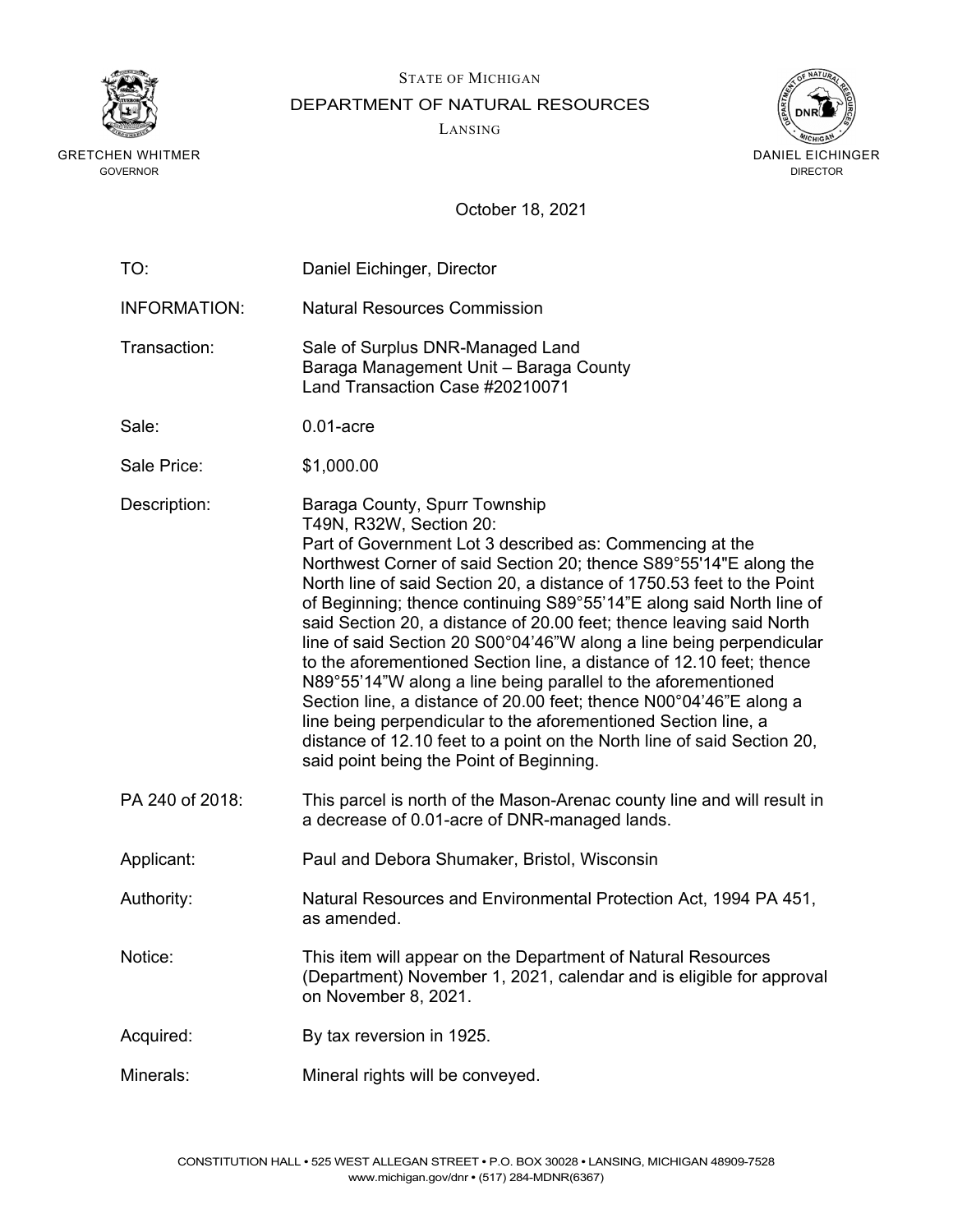Land Transaction Case #20210071, Baraga Management Unit – Baraga County Page 2 of 3 October 18, 2021

Comments: The desired parcel contains a trespass of a well benefitting the adjacent private ownership. The sale of the parcel will remove the burden from the state of having to monitor an easement. The proposed land disposal was recommended for approval as surplus by the Land Exchange Review Committee on June 17, 2021.

> Proceeds will be deposited into the Land Exchange Facilitation Fund (LEFF). The LEFF allows the Department to sell rights in land and deposit the proceeds in a fund which can then be used to acquire replacement property.

- Recommendations: 1. That the land be sold to the applicant for \$[1,000.00.](https://1,000.00)
	- 2. That the proceeds of the sale be deposited in the LEFF.
	- 3. That the state retain aboriginal antiquities.

James L. Dexter, Chief Jeff Stampfly, Chief

male Albon

Ronald A. Olson, Chief Government Controller and Recreation Division<br>Parks and Recreation Division Government Wildlife Division Parks and Recreation Division

Shannon Lott **Mark H. Hoffman** 

I approve the staff recommendations.

**Director** 

Fisheries Division **Forest Resources** Division

Dugutt

Natural Resources Deputy **Natural Resources Deputy** Chief Administrative Officer

Daniel Eichinger **Date Approved: November 10, 2021**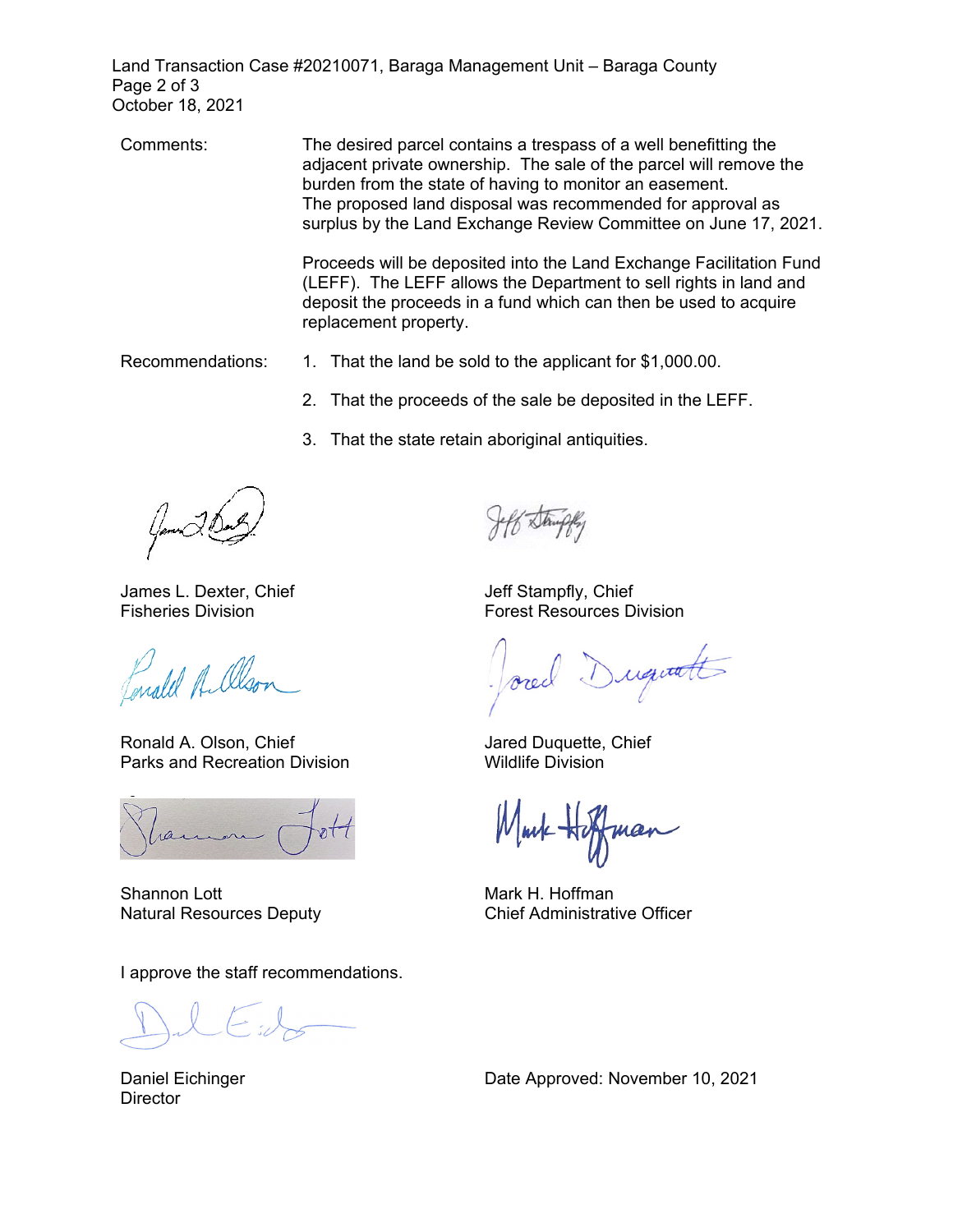## SALE OF SURPLUS DNR-MANAGED LAND Baraga Management Unit - Baraga County







- Surplus DNR land to be sold (0.01 acre)
- $\Box$  State land
- DNR Project Boundary





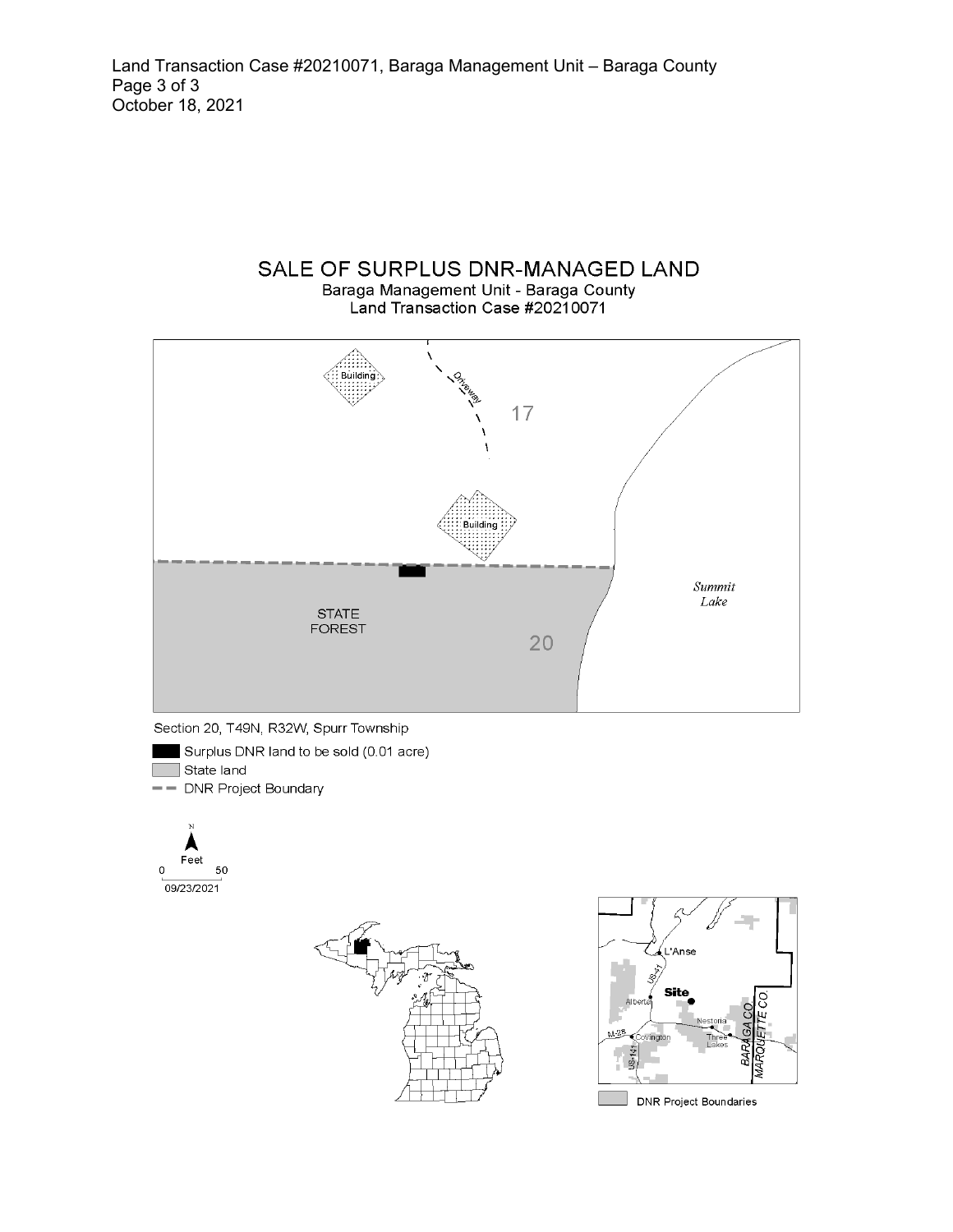

STATE OF MICHIGAN

DEPARTMENT OF NATURAL RESOURCES

LANSING



| TO:                 | Daniel Eichinger, Director                                                                                                                                                                                                                                                                                                                                                |
|---------------------|---------------------------------------------------------------------------------------------------------------------------------------------------------------------------------------------------------------------------------------------------------------------------------------------------------------------------------------------------------------------------|
| <b>INFORMATION:</b> | <b>Natural Resources Commission</b>                                                                                                                                                                                                                                                                                                                                       |
| Transaction:        | Sale of Surplus DNR-Managed Land<br>Gladwin Management Unit - Arenac County<br>Land Transaction Case #20210095                                                                                                                                                                                                                                                            |
| Sale:               | 5 acres                                                                                                                                                                                                                                                                                                                                                                   |
| Sale Price:         | \$5,500.00                                                                                                                                                                                                                                                                                                                                                                |
| Description:        | Arenac County, Mason Township<br>T20N, R05E, Section 32:<br>All that part of the SW 1/4 of the SW 1/4 lying south of the centerline<br>of Tyler Plains Road.                                                                                                                                                                                                              |
| PA 240 of 2018:     | This parcel is south of the Mason-Arenac county line and will result in<br>a decrease of 5 acres of DNR-managed lands.                                                                                                                                                                                                                                                    |
| Applicant:          | Steven and Melissa Gilkes, Clio, Michigan                                                                                                                                                                                                                                                                                                                                 |
| Authority:          | Natural Resources and Environmental Protection Act, 1994 PA 451,<br>as amended.                                                                                                                                                                                                                                                                                           |
| Notice:             | This item will appear on the Department of Natural Resources<br>(Department) November 1, 2021, calendar and is eligible for approval<br>on November 8, 2021.                                                                                                                                                                                                              |
| Acquired:           | By tax reversion in 1941.                                                                                                                                                                                                                                                                                                                                                 |
| Minerals:           | Mineral rights will be conveyed.                                                                                                                                                                                                                                                                                                                                          |
| Comments:           | The desired parcel is separated from other state ownership by<br>county-maintained Tyler Plains Road. The applicant maintains a<br>driveway across the parcel. Sale of this parcel will provide the<br>applicant legal access to their property, eliminate the need for an<br>easement, and result in the divesture of a small parcel surrounded by<br>private ownership. |
|                     | The proposed land disposal was recommended for approval as<br>surplus by the Land Exchange Review Committee on August 19,<br>2021.                                                                                                                                                                                                                                        |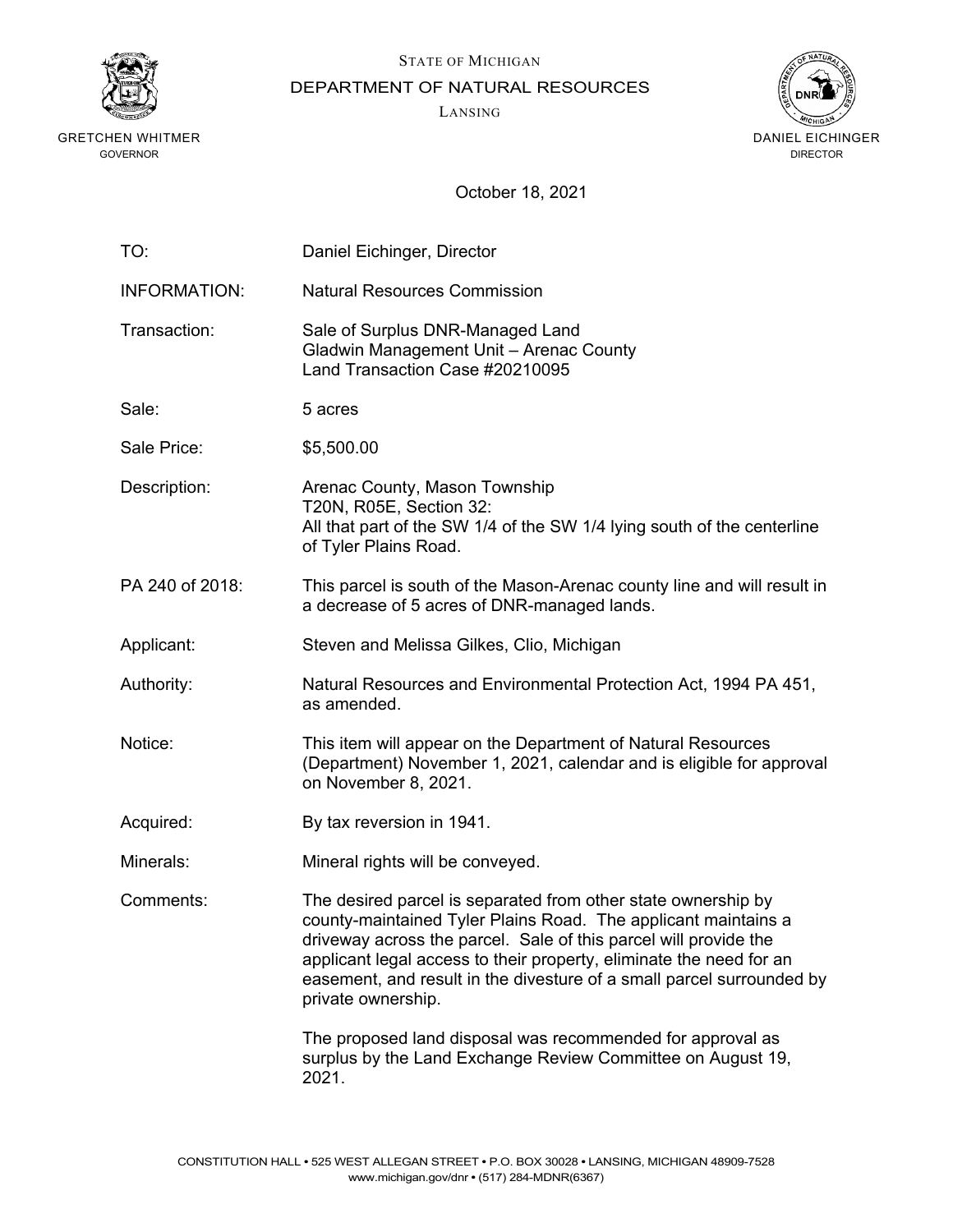Land Transaction Case #20210095, Gladwin Management Unit – Arenac County Page 2 of 3 October 18, 2021

> Proceeds will be deposited into the Land Exchange Facilitation Fund (LEFF). The LEFF allows the Department to sell rights in land and deposit the proceeds in a fund which can then be used to acquire replacement property.

- Recommendations: 1. That the land be sold to the applicant for \$5,500.00.
	- 2. That the proceeds of the sale be deposited in the LEFF.
	- 3. That the state retain aboriginal antiquities.

James L. Dexter, Chief Fisheries Division

Enald A. Olson

Ronald A. Olson, Chief Parks and Recreation Division

ran

Shannon Lott Natural Resources Deputy

I approve the staff recommendations.

Jeff Stampfly, Chief Forest Resources Division

Duquatt

Jared Duquette, Chief Wildlife Division

Mark H. Hoffman Chief Administrative Officer

Daniel Eichinger **Director**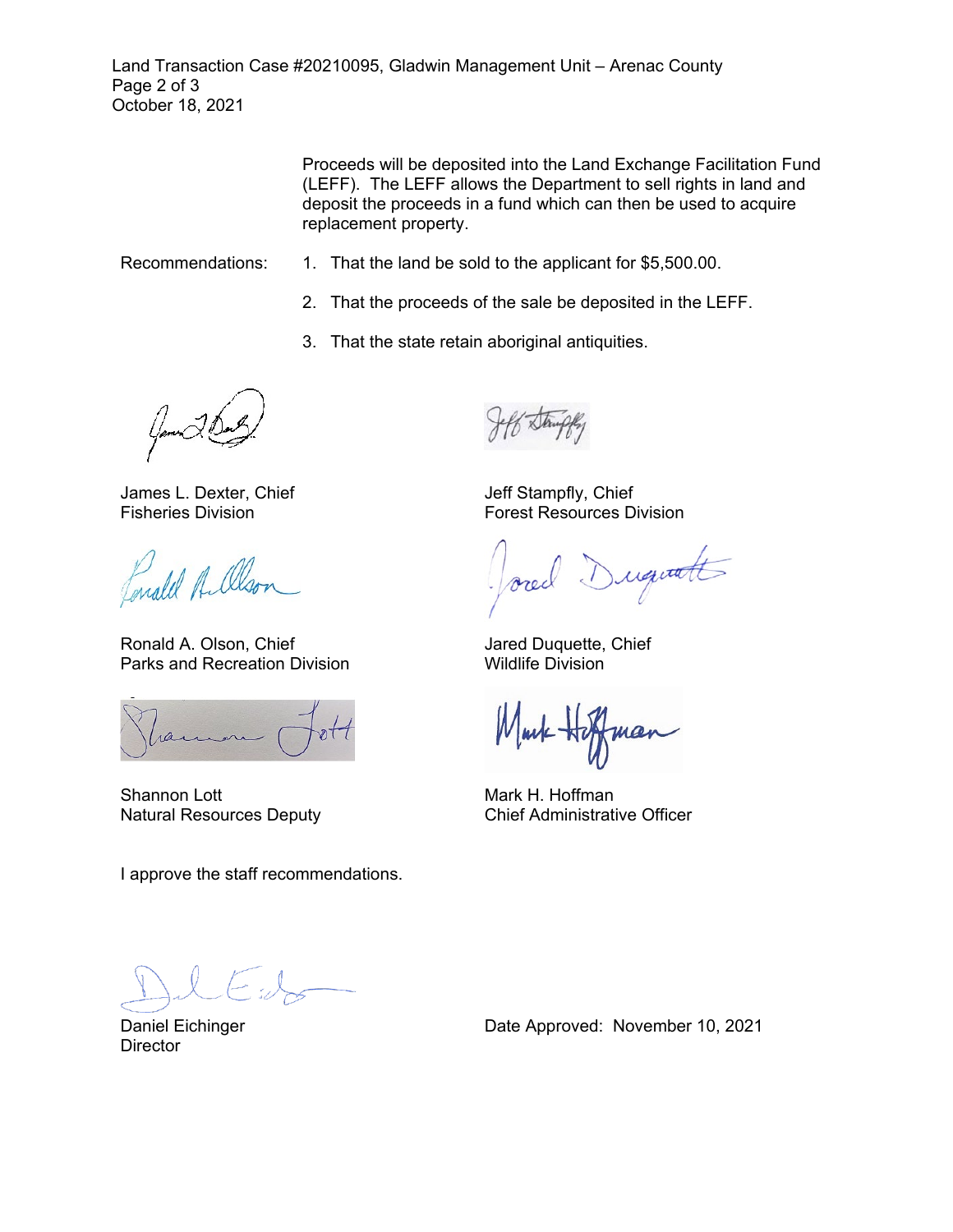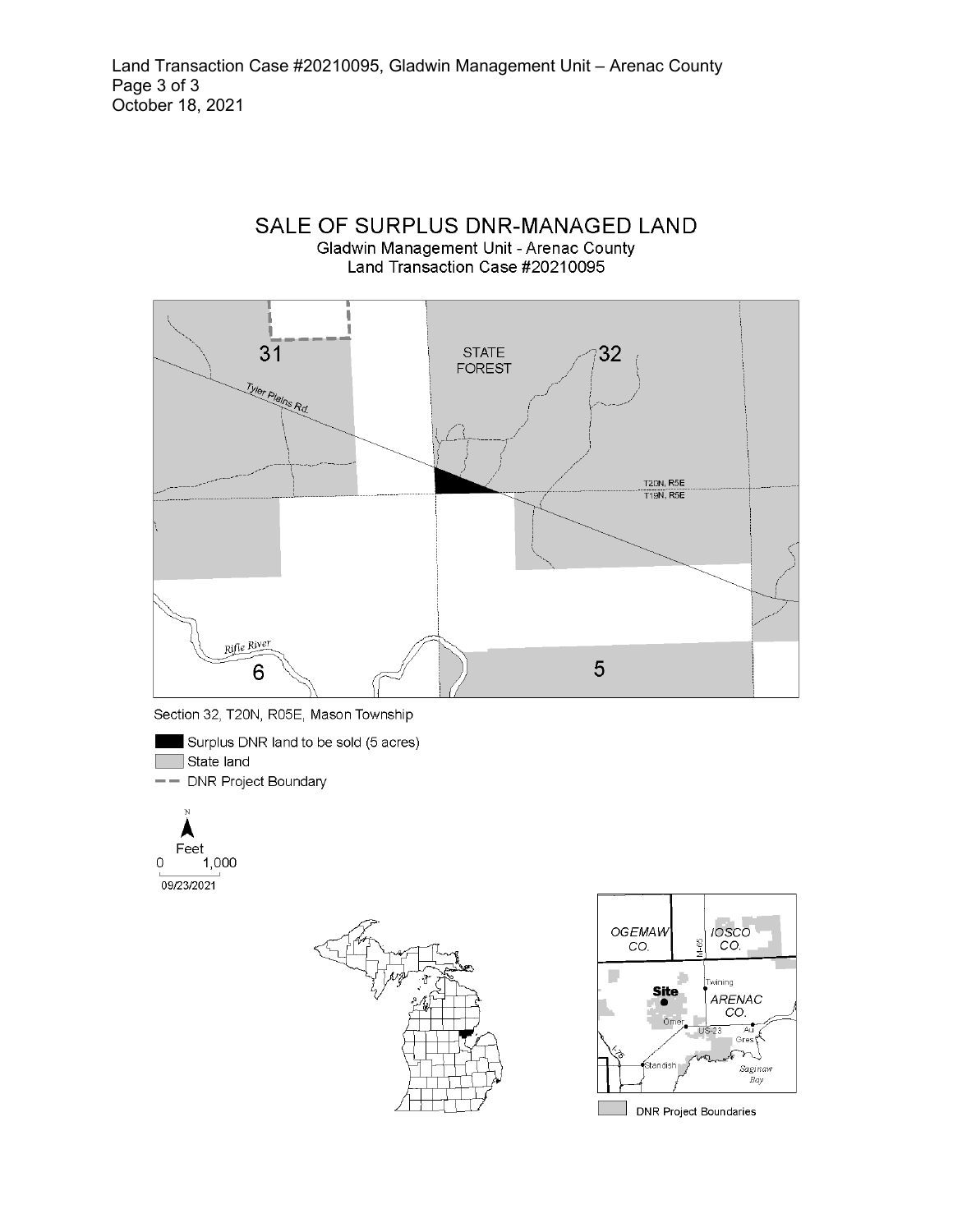

DEPARTMENT OF NATURAL RESOURCES

LANSING

STATE OF MICHIGAN



| TO:                 | Daniel Eichinger, Director                                                                                                                                                                                                                                                                                             |
|---------------------|------------------------------------------------------------------------------------------------------------------------------------------------------------------------------------------------------------------------------------------------------------------------------------------------------------------------|
| <b>INFORMATION:</b> | <b>Natural Resources Commission</b>                                                                                                                                                                                                                                                                                    |
| Transaction:        | Sale of Surplus DNR-Managed Land<br>Gaylord Management Unit - Cheboygan County<br>Land Transaction Case #20210131                                                                                                                                                                                                      |
| Sale:               | 1 acre                                                                                                                                                                                                                                                                                                                 |
| Sale Price:         | \$1,870.00                                                                                                                                                                                                                                                                                                             |
| Description:        | Cheboygan County, Grant Township<br>T36N, R01E, Section 34:<br>All that part of the SE 1/4 of the NW 1/4 lying east of the centerline of<br>North Black River Road.                                                                                                                                                    |
| PA 240 of 2018:     | This parcel is north of the Mason-Arenac county line and will result in<br>a decrease of 1 acre of DNR-managed lands.                                                                                                                                                                                                  |
| Applicant:          | Ricky and Carole Hillock, Marysville, Michigan                                                                                                                                                                                                                                                                         |
| Authority:          | Natural Resources and Environmental Protection Act, 1994 PA 451,<br>as amended.                                                                                                                                                                                                                                        |
| Notice:             | This item will appear on the Department of Natural Resources<br>(Department) November 1, 2021, calendar and is eligible for approval<br>on November 8, 2021.                                                                                                                                                           |
| Acquired:           | By Federal Government Exchange in 1941.                                                                                                                                                                                                                                                                                |
| Minerals:           | Mineral rights will be conveyed.                                                                                                                                                                                                                                                                                       |
| Comments:           | The desired parcel contains the applicant's driveway accessing their<br>adjacent private land. The parcel is isolated from other state-owned<br>land by county-maintained North Black River Road and has limited<br>public value. The sale of the parcel will provide the applicant legal<br>access to their property. |
|                     | The proposed land disposal was recommended for approval as<br>surplus by the Land Exchange Review Committee on August 19,<br>2021.                                                                                                                                                                                     |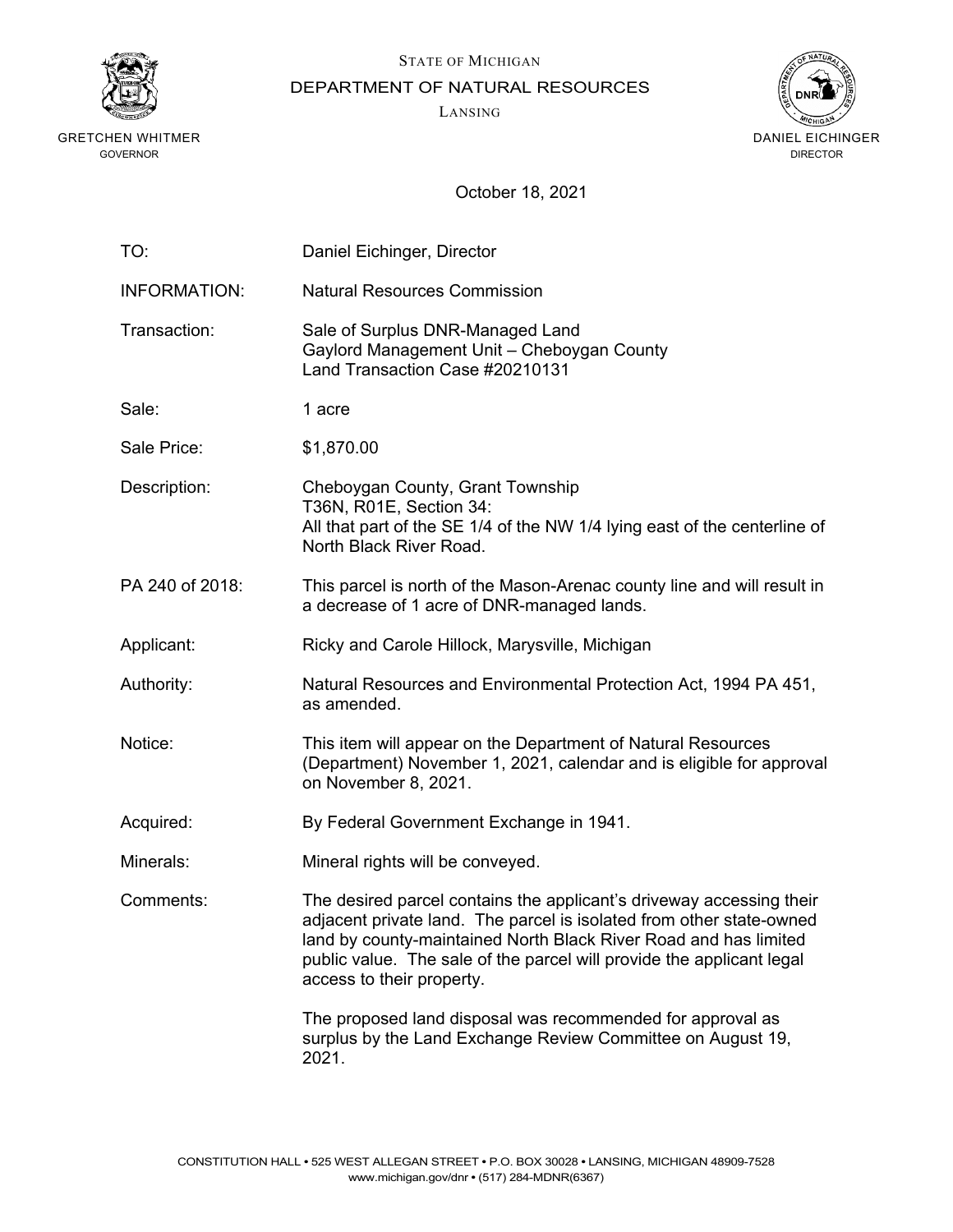Land Transaction Case #20210131, Gaylord Management Unit – Cheboygan County Page 2 of 3 October 18, 2021

> Proceeds will be deposited into the Land Exchange Facilitation Fund (LEFF). The LEFF allows the Department to sell rights in land and deposit the proceeds in a fund which can then be used to acquire replacement property.

- Recommendations: 1. That the land be sold to the applicant for \$1,870.00.
	- 2. That the proceeds of the sale be deposited in the LEFF.
	- 3. That the state retain aboriginal antiquities.

James L. Dexter, Chief Fisheries Division

Enald A. Olson

Ronald A. Olson, Chief Parks and Recreation Division

ran

Shannon Lott Natural Resources Deputy

I approve the staff recommendations.

 $\leftarrow$  .

Daniel Eichinger **Director** 

Date Approved: November 10, 2021

Jeff Stampfly, Chief Forest Resources Division

Duquatt

Jared Duquette, Chief Wildlife Division

Mark H. Hoffman Chief Administrative Officer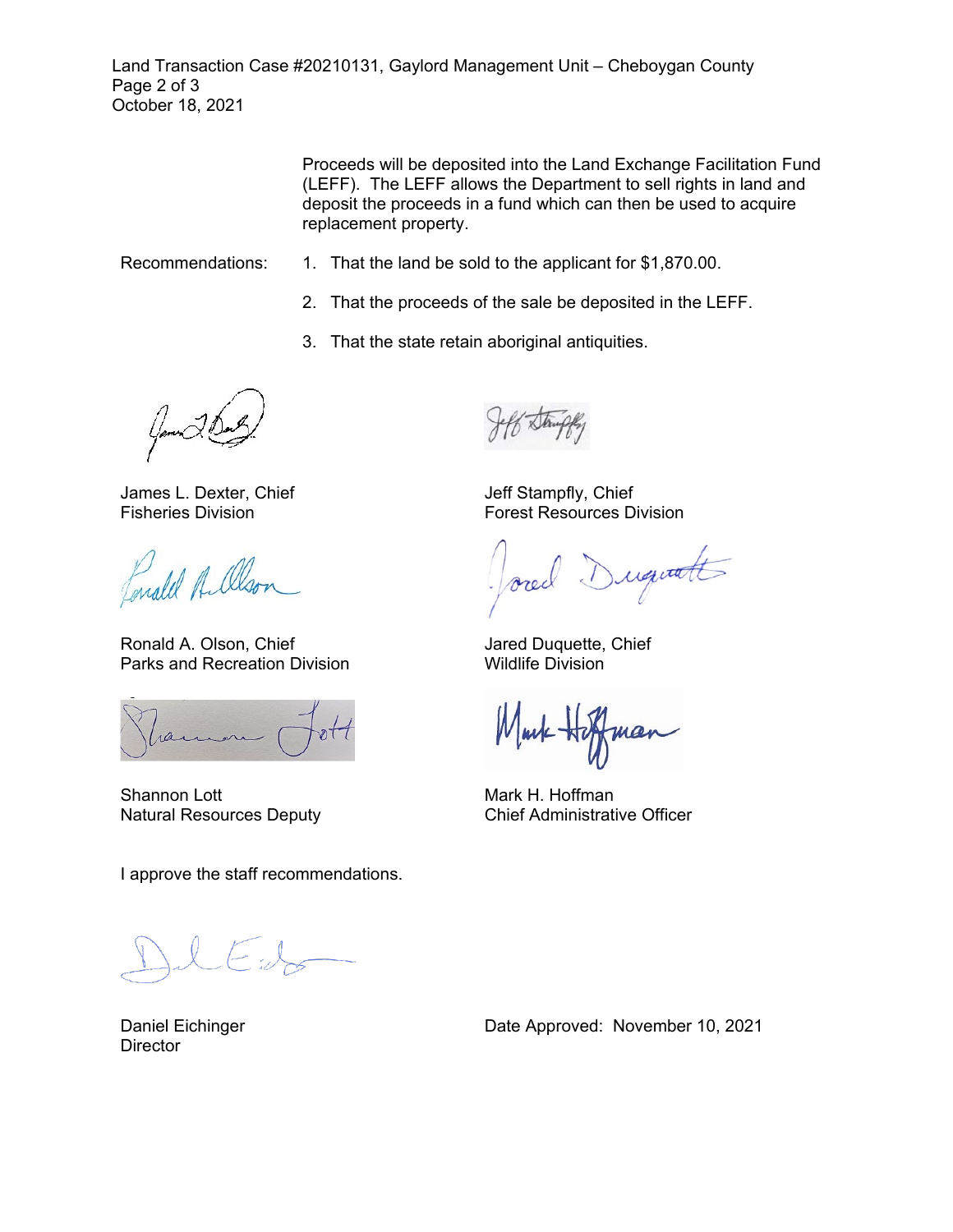



Surplus DNR land to be sold (1 acre)

 $\Box$  State land

-- DNR Project Boundary







**DNR Project Boundaries**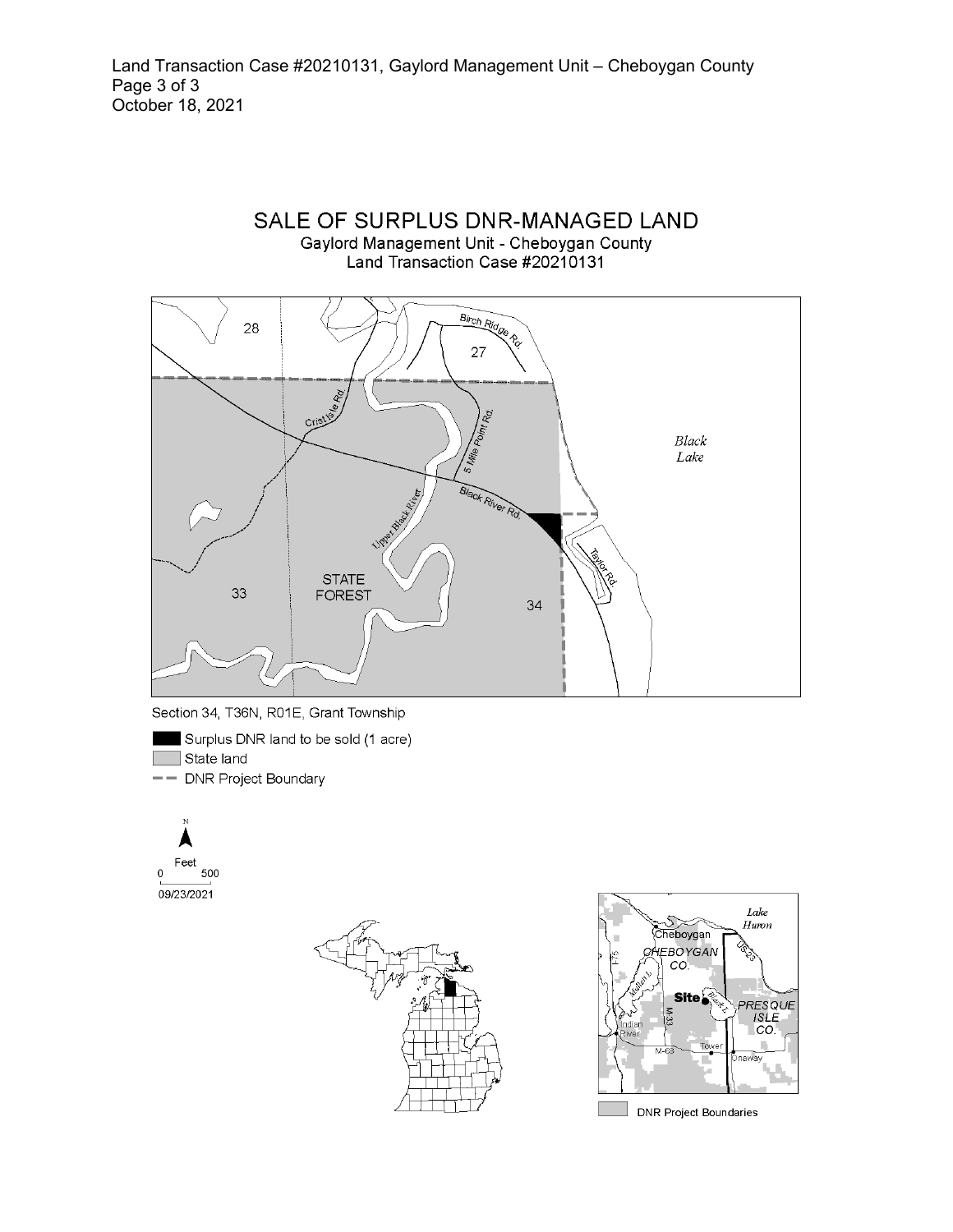

STATE OF MICHIGAN

DEPARTMENT OF NATURAL RESOURCES

LANSING



October 18, 2021

| TO:             | Daniel Eichinger, Director                                                                                                                                                      |
|-----------------|---------------------------------------------------------------------------------------------------------------------------------------------------------------------------------|
| INFORMATION:    | Natural Resources Commission                                                                                                                                                    |
| Transaction:    | Parks and Recreation Land Exchange<br>Rose Lake District - Jackson County<br>The Palmer Exchange<br>Land Transaction Case #20170204                                             |
| Applicant:      | Sean R. Palmer, Jackson, Michigan                                                                                                                                               |
| PA 240 of 2018: | PILT Estimate: \$4.00<br>The parcels involved in this exchange are south of the Mason-Arenac<br>county line and will result in a decrease of 0.09-acre of DNR-managed<br>lands. |

### **Private Land Offered in Exchange:**

| Acreage:                                                 | $0.09$ -acre                                                                                   |
|----------------------------------------------------------|------------------------------------------------------------------------------------------------|
| Location:                                                | Jackson County, Leoni Township<br>T02S, R01E, Section 13:<br>Lot 361, Top O' World Subdivision |
| Value:<br>Cash at Closing:<br><b>Total Compensation:</b> | 600.00<br>660.00<br>\$1,260.00                                                                 |

### **State Land Desired in Exchange:**

| Acreage:   | $0.18$ -acre                                                                                            |
|------------|---------------------------------------------------------------------------------------------------------|
| Location:  | Jackson County, Leoni Township<br>T02S, R01E, Section 13:<br>Lots 152 and 153, Top O' World Subdivision |
| Value:     | \$1,200.00                                                                                              |
| Authority: | Natural Resources and Environmental Protection Act, 1994 PA 451, as<br>amended.                         |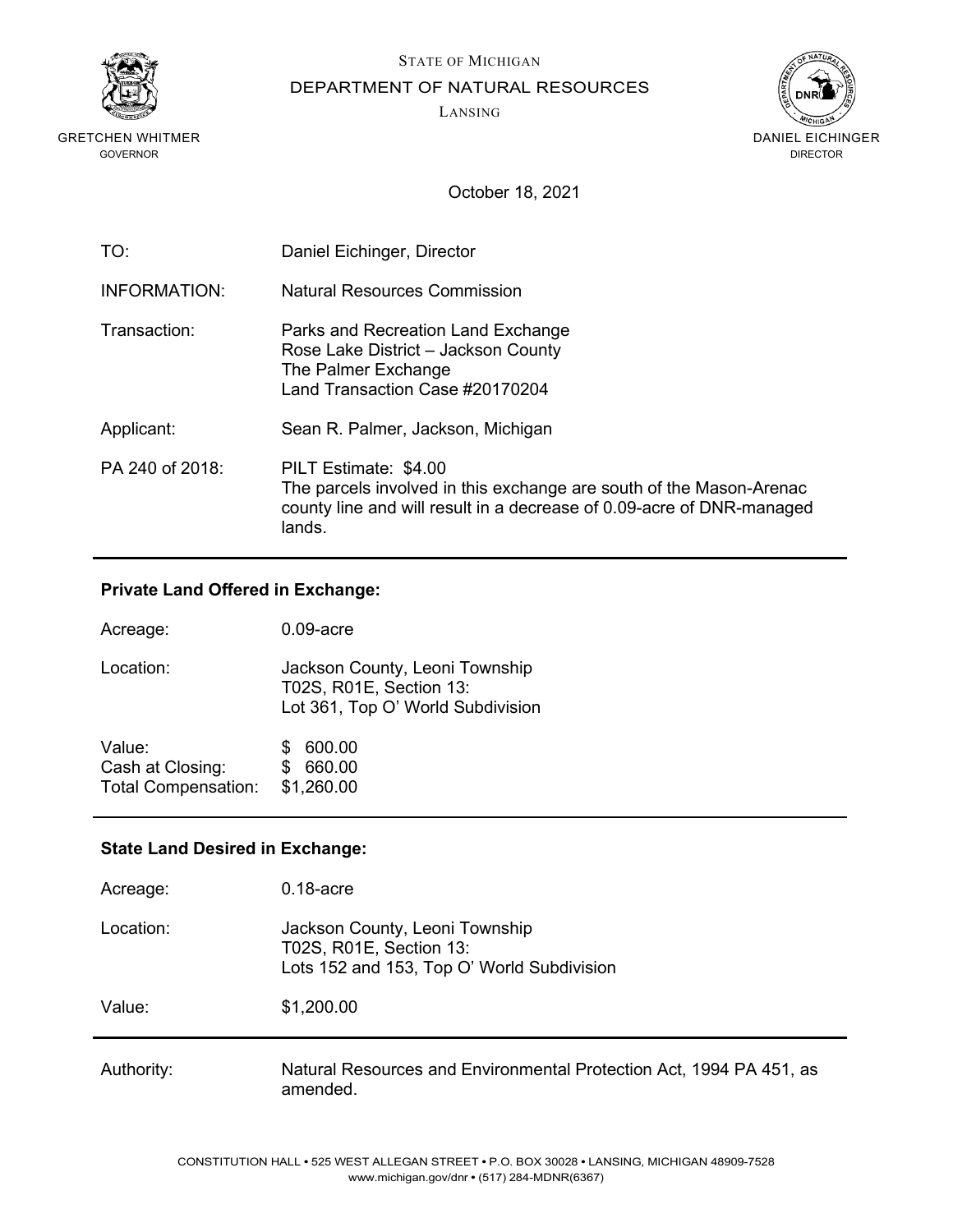| Notice:          | This item will appear on the Department of Natural Resources<br>(Department) November 1, 2021, calendar and is eligible for approval on<br>November 8, 2021.                                                                                                                                     |
|------------------|--------------------------------------------------------------------------------------------------------------------------------------------------------------------------------------------------------------------------------------------------------------------------------------------------|
| Comments:        | The desired land is a pair of lots isolated from other state ownership and<br>adjacent to the applicant's property. The offered land is a single lot<br>surrounded by state ownership. The exchange will provide access to state<br>land for both the public and Department management purposes. |
|                  | No mineral rights will be conveyed by either party.                                                                                                                                                                                                                                              |
|                  | The desired land was acquired by tax reversion in 1980.                                                                                                                                                                                                                                          |
|                  | The proposed land exchange was recommended for approval by the Land<br>Exchange Review Committee on December 21, 2017.                                                                                                                                                                           |
|                  | Proceeds will be deposited into the Land Exchange Facilitation Fund<br>(LEFF). The LEFF allows the Department to sell rights in land and deposit<br>the proceeds in a fund which can then be used to acquire replacement<br>property.                                                            |
| Recommendations: | 1. That the exchange be approved, with the state reserving aboriginal<br>antiquities on the desired state-owned land.                                                                                                                                                                            |
|                  | 2. That the offered land be dedicated as part of the Waterloo Recreation<br>Area.                                                                                                                                                                                                                |
|                  | 3. That the proceeds from this exchange be deposited in the LEFF.                                                                                                                                                                                                                                |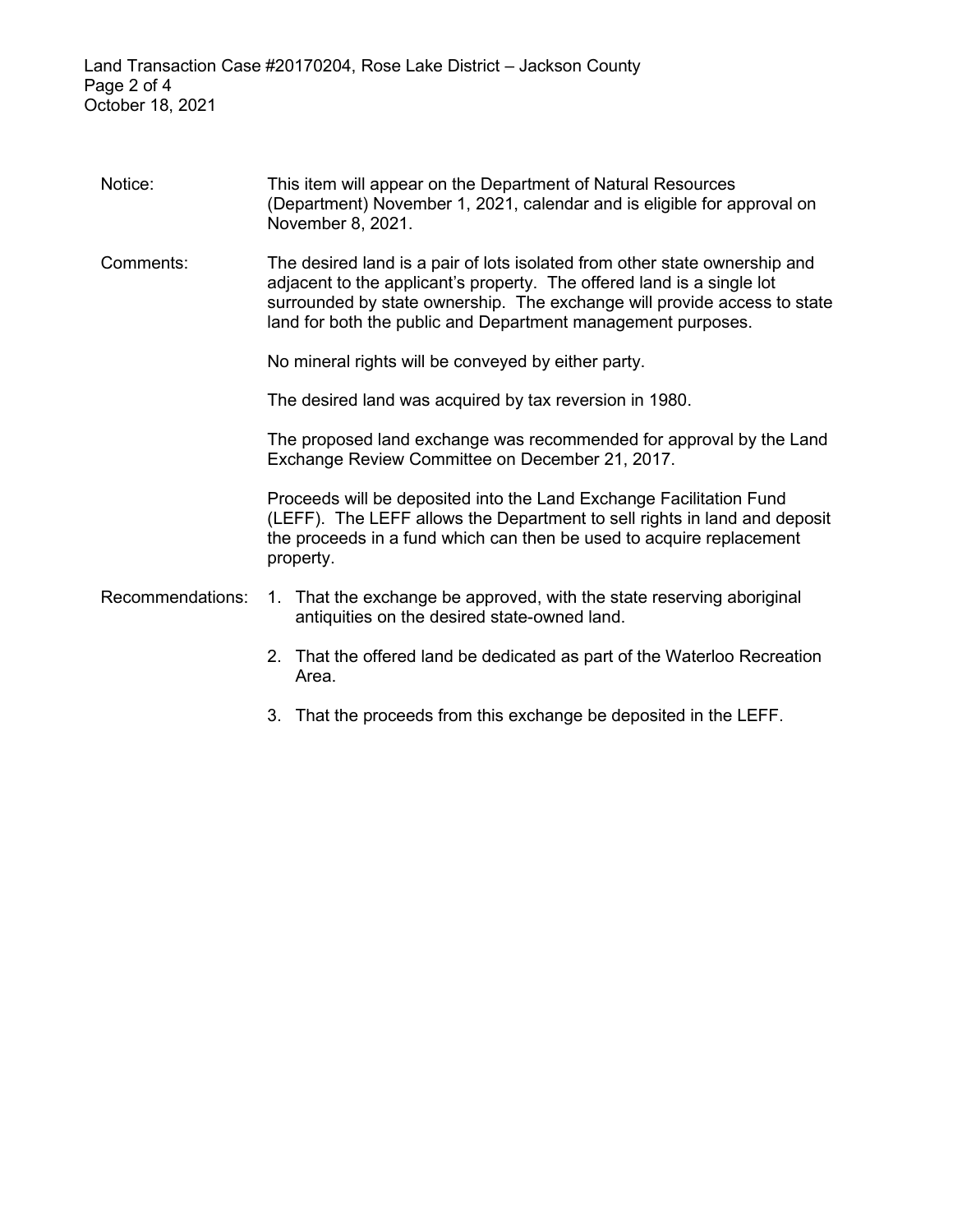Land Transaction Case #20170204, Rose Lake District – Jackson County Page 3 of 4 October 18, 2021

James L. Dexter, Chief Fisheries Division

Lonald A. Olso.

Ronald A. Olson, Chief Parks and Recreation Division

ran

Shannon Lott Natural Resources Deputy

I approve the staff recommendations.

Daniel Eichinger **Director** 

Jeff Stampfly, Chief Forest Resources Division

requalt ore

Jared Duquette, Chief Wildlife Division

Mark Ho man

Mark H. Hoffman Chief Administrative Officer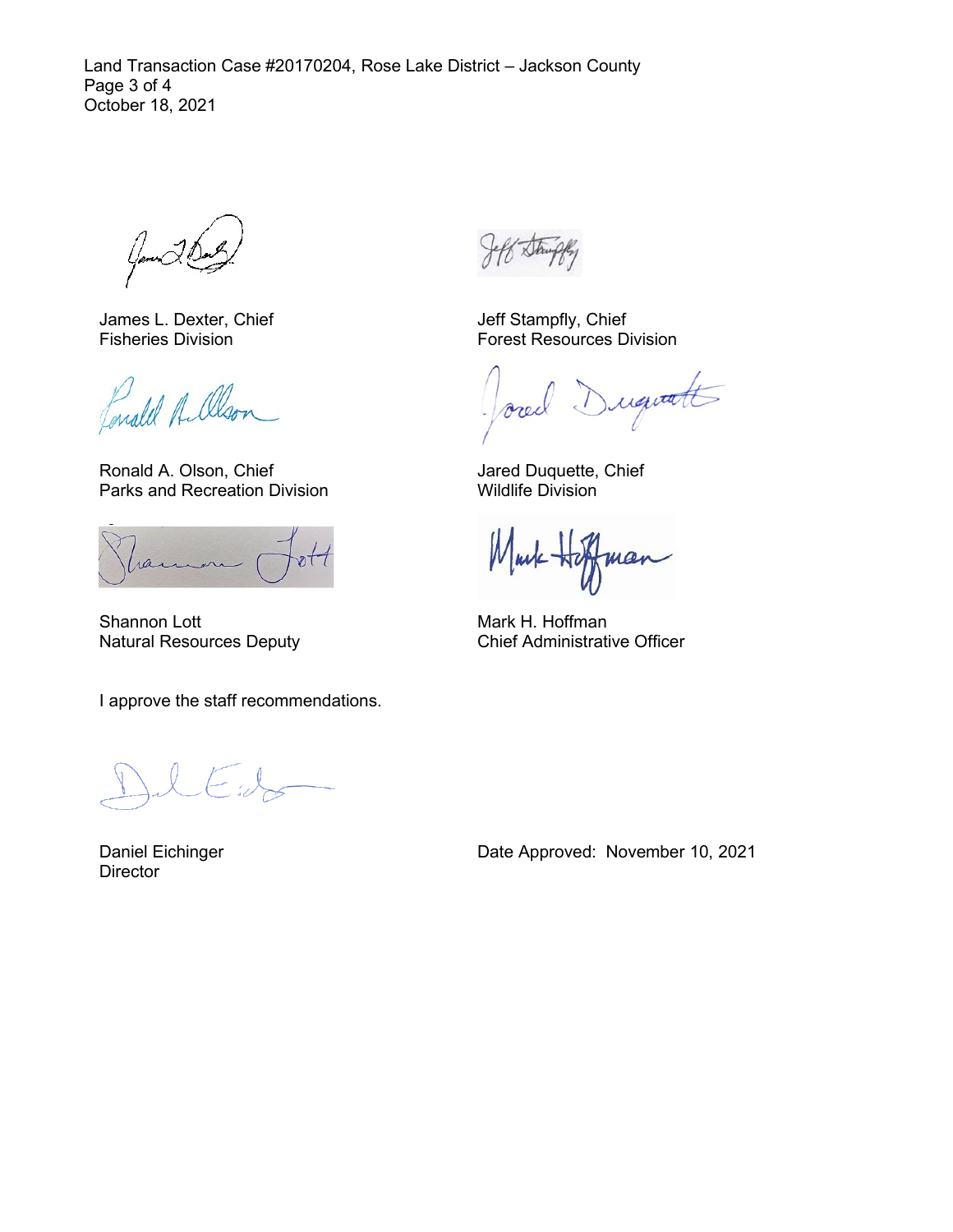





**WA** State land desired from DNR (0.18 acre)

ZZZ Land offered to DNR in exchange (0.09 acre)

State land

- DNR Project Boundary





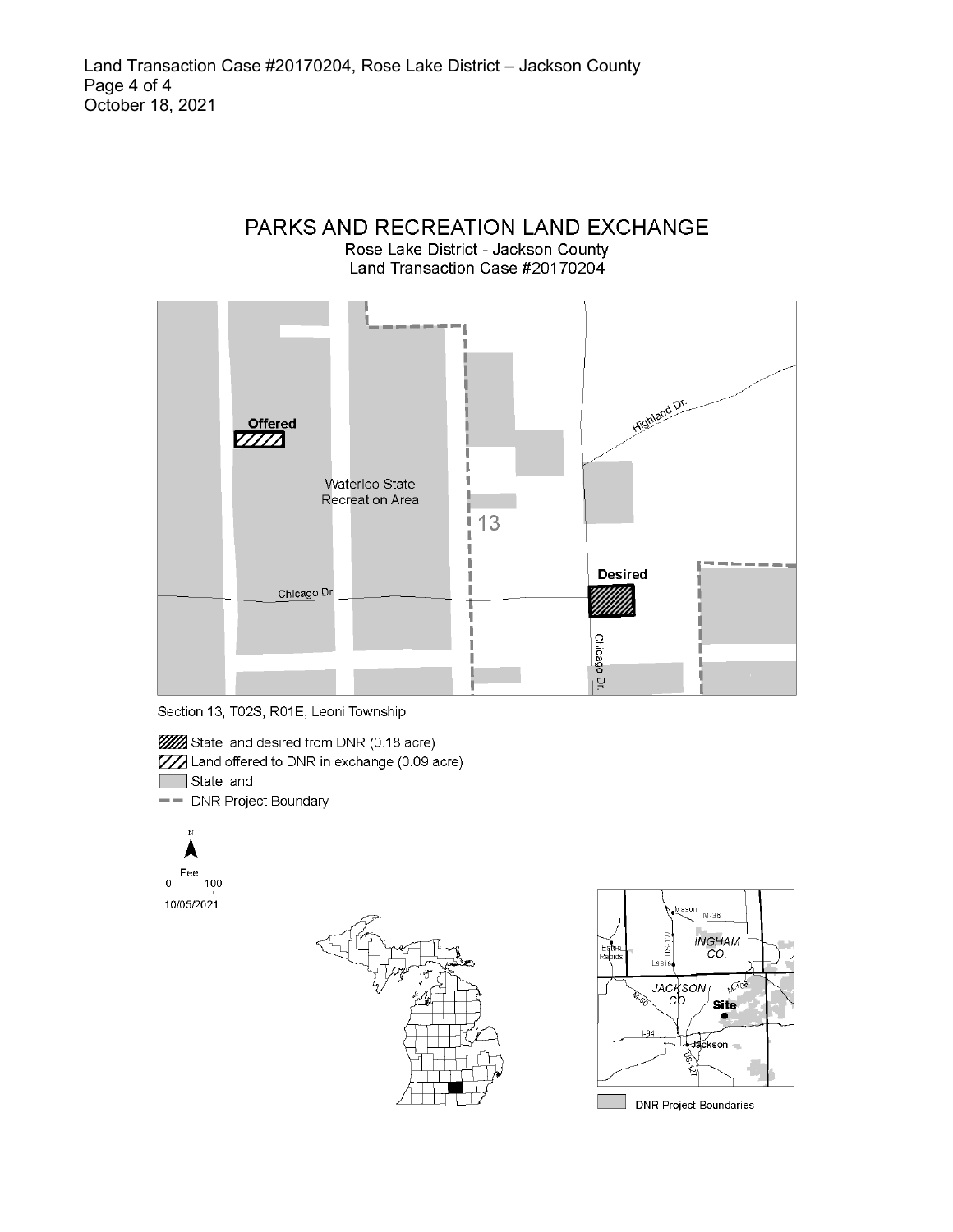

STATE OF MICHIGAN

DEPARTMENT OF NATURAL RESOURCES

LANSING



| TO:                    | Daniel Eichinger, Director                                                                                                                                                                                                                                                   |
|------------------------|------------------------------------------------------------------------------------------------------------------------------------------------------------------------------------------------------------------------------------------------------------------------------|
| <b>INFORMATION:</b>    | <b>Natural Resources Commission</b>                                                                                                                                                                                                                                          |
| Transaction:           | Parks and Recreation Land Acquisition<br>Cadillac District - Mason County<br><b>The Mortensen Parcel</b><br>Land Transaction Case #20210046                                                                                                                                  |
| Purchase:              | 1.5 acres - \$25,000.00                                                                                                                                                                                                                                                      |
| <b>Funding Source:</b> | Land Exchange Facilitation Fund (LEFF)                                                                                                                                                                                                                                       |
| PA 240 of 2018:        | PILT Estimate: \$192.51<br>This parcel is located south of the Mason-Arenac county line and will<br>result in an increase of 1.5 acres of DNR-managed lands.                                                                                                                 |
| Description:           | Mason County, Hamlin Township<br>T19N, R18W, Section 21:<br>That part of Government Lots 2, 3, and 4, lying between the Fourth<br>Addition to Piney Ridge Resort and the water's edge of Hamlin Lake.                                                                        |
| Seller:                | Marie M. Mortensen Trust, Ludington, Michigan                                                                                                                                                                                                                                |
| Authority:             | Natural Resources and Environmental Protection Act, 1994 PA 451, as<br>amended.                                                                                                                                                                                              |
| Notice:                | This item will appear on the Department of Natural Resources<br>(Department) November 1, 2021, calendar and is eligible for approval on<br>November 8, 2021.                                                                                                                 |
| Management<br>Purpose: | Acquisition of this parcel will contribute to achieving access to quality<br>recreation opportunities and water access within Ludington State Park.<br>This acquisition serves to consolidate state ownership within the<br>dedicated boundary of Ludington State Park.      |
| Comments:              | This parcel is located on Hamlin Lake, is undeveloped, and immediately<br>adjacent to the Ludington State Park canoe trail. Purchasing the property<br>will consolidate state ownership within the park and facilitate the<br>construction of water trail related amenities. |
|                        | The seller will convey mineral rights.                                                                                                                                                                                                                                       |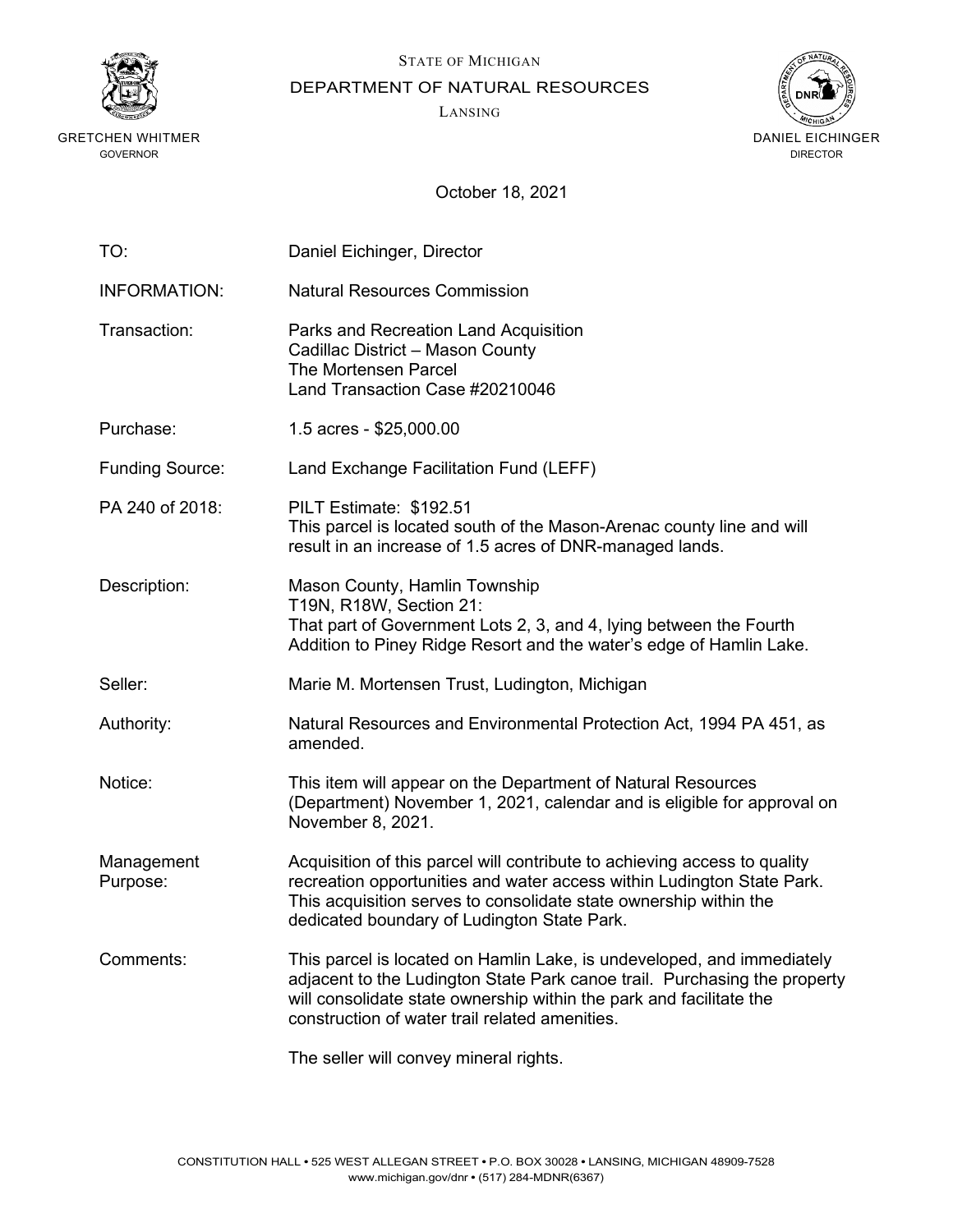Land Transaction Case #20210046, Cadillac District – Mason County Page 2 of 3 October 18, 2021

- Recommendations: 1. That the acquisition be approved, with payment to be made from the Land Exchange Facilitation Fund.
	- 2. That this land be dedicated as part of Ludington State Park.

James L. Dexter, Chief Fisheries Division

Lonald A. Olso.

Ronald A. Olson, Chief Parks and Recreation Division

ran

Shannon Lott Natural Resources Deputy

I approve the staff recommendations.

Daniel Eichinger **Director** 

Jeff Stampfly, Chief Forest Resources Division

Duquetts

Jared Duquette, Chief Wildlife Division

Mark Ho  $\mu a$ r

Mark H. Hoffman Chief Administrative Officer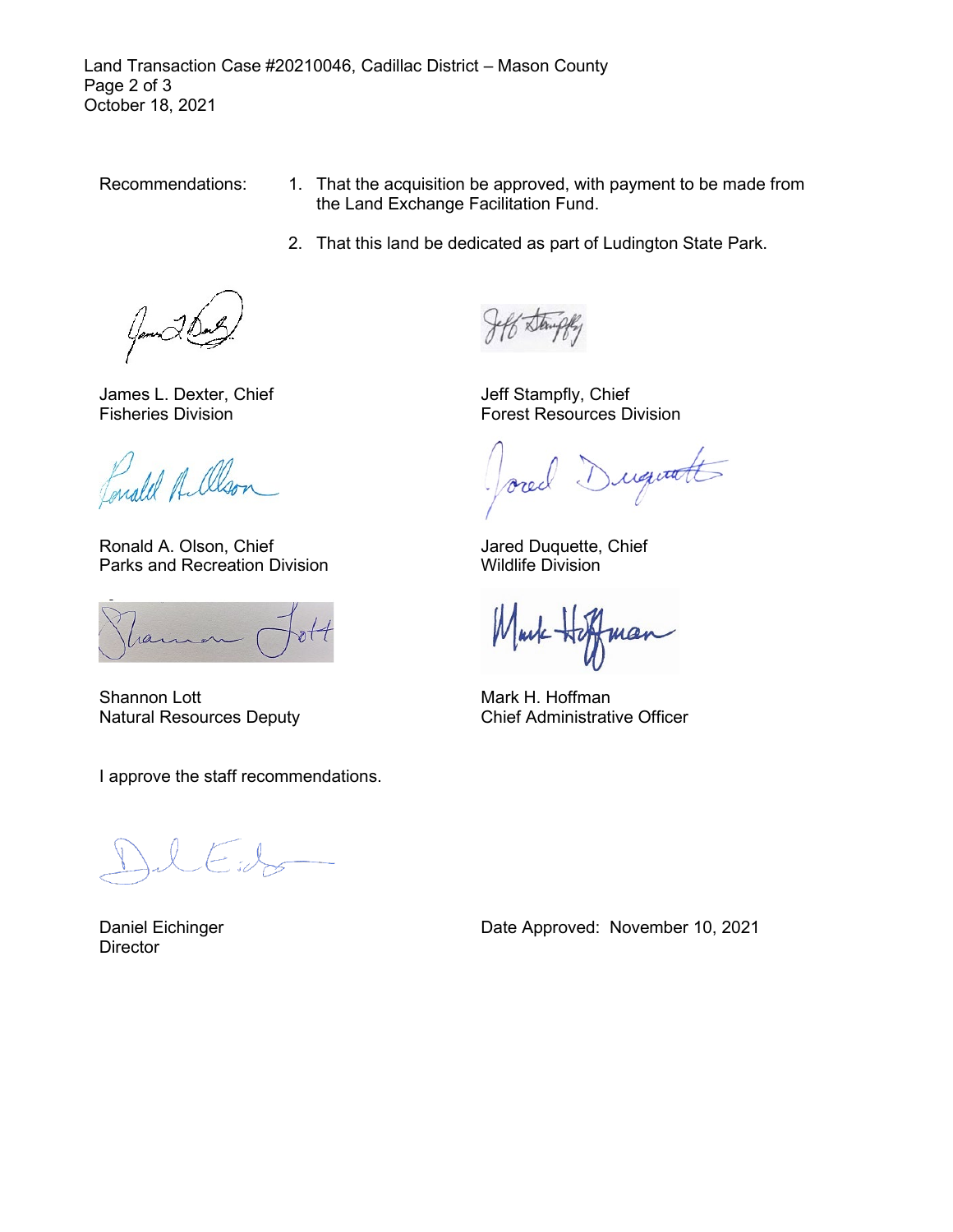# PARKS AND RECREATION LAND ACQUISITION

Cadillac District - Mason County Land Transaction Case #20210046





**WA** Land to be acquired by DNR (1.5 acres) State land







**DNR Project Boundaries**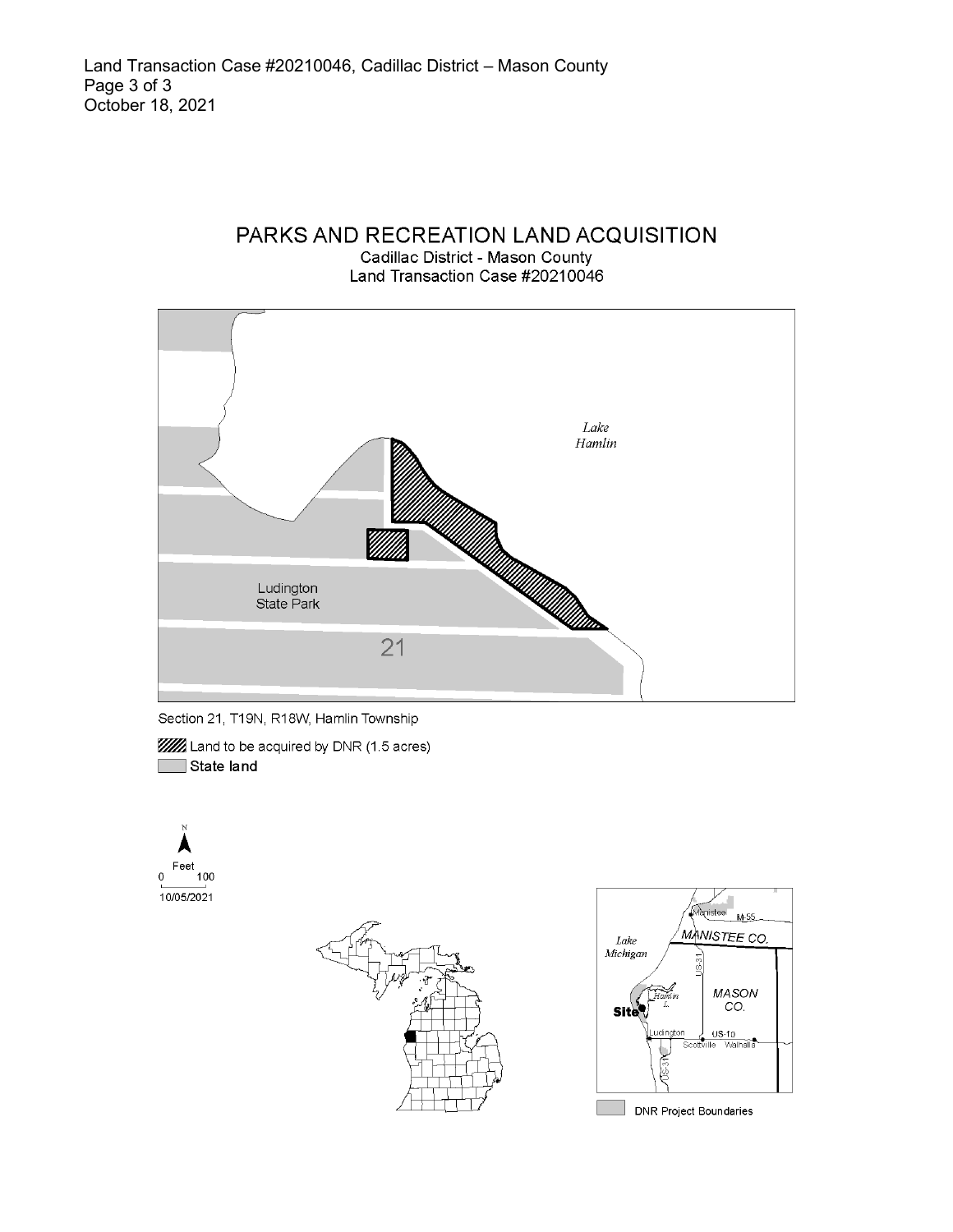



DEPARTMENT OF NATURAL RESOURCES

LANSING



| TO:                    | Daniel Eichinger, Director                                                                                                                                                                                                                                                                                                                                 |
|------------------------|------------------------------------------------------------------------------------------------------------------------------------------------------------------------------------------------------------------------------------------------------------------------------------------------------------------------------------------------------------|
| <b>INFORMATION:</b>    | <b>Natural Resources Commission</b>                                                                                                                                                                                                                                                                                                                        |
| Transaction:           | Parks and Recreation Land Acquisition<br>Gaylord District - Cheboygan County<br><b>North Central State Trail</b><br>Land Transaction Case #20210125                                                                                                                                                                                                        |
| Purchase:              | 5 acres - \$35,000.00                                                                                                                                                                                                                                                                                                                                      |
| <b>Funding Source:</b> | Parks and Recreation – Fiscal Year 2021 Operations Funds                                                                                                                                                                                                                                                                                                   |
| PA 240 of 2018:        | PILT Estimate: \$1,195.47<br>This parcel is located north of the Mason-Arenac county line and will<br>result in an increase of 5 acres of DNR-managed lands.                                                                                                                                                                                               |
| Description:           | Cheboygan County, City of Cheboygan<br>T38N, R01W, Section 30:<br>Part of the SW 1/4 of the SW 1/4, as more accurately described in the<br>case file.                                                                                                                                                                                                      |
| Seller:                | City of Cheboygan, Michigan                                                                                                                                                                                                                                                                                                                                |
| Authority:             | Natural Resources and Environmental Protection Act, 1994 PA 451, as<br>amended.                                                                                                                                                                                                                                                                            |
| Notice:                | This item will appear on the Department of Natural Resources<br>(Department) November 1, 2021, calendar and is eligible for approval on<br>November 8, 2021.                                                                                                                                                                                               |
| Management<br>Purpose: | Acquisition of this parcel will contribute to achieving access to quality<br>recreation opportunities. It will also provide an additional storage location<br>for Department field services. The property will be managed by Parks<br>and Recreation for public use and access to the North Central State Trail.                                           |
| Comments:              | This property is located on the North Central State Trail, allowing for<br>enhanced maintenance and public user access to the trail. The property<br>is an undeveloped woodland covered lot that is immediately adjacent to<br>the North Central State Trail. It is accessible from Western Avenue,<br>which runs the length of the western property line. |
|                        | The seller will convey mineral rights.                                                                                                                                                                                                                                                                                                                     |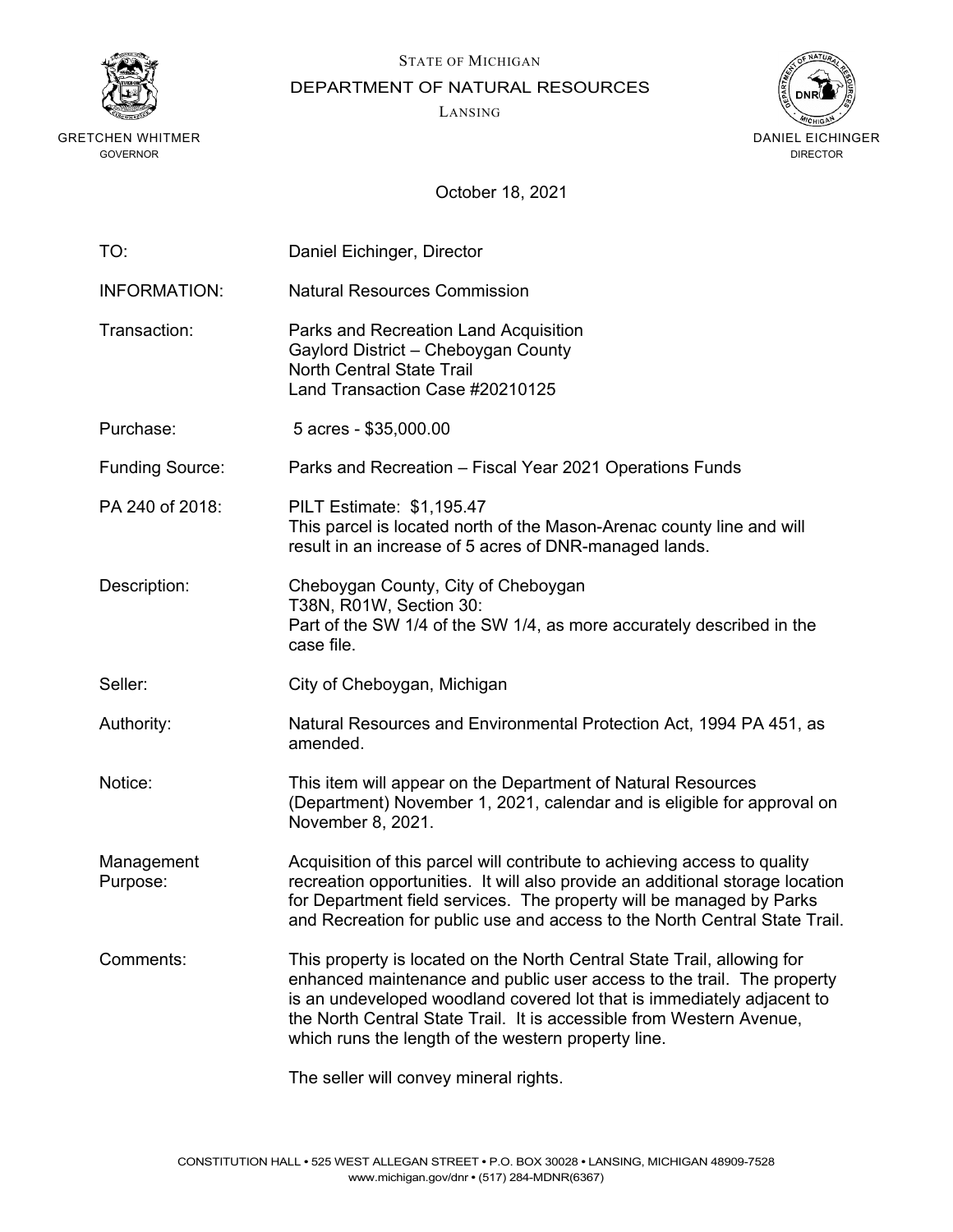Land Transaction Case #20210125, Gaylord District – Cheboygan County Page 2 of 3 October 18, 2021

- Recommendations: 1. That the acquisition be approved, with payment to be made from the Parks and Recreation - Fiscal Year 2021 Operations Funds.
	- 2. That this land be dedicated as part of the North Central State Trail.

James L. Dexter, Chief Fisheries Division

Enald A. Olso.

Ronald A. Olson, Chief Parks and Recreation Division

ran

Shannon Lott Natural Resources Deputy

I approve the staff recommendations.

Daniel Eichinger **Director** 

Jeff Stampfly, Chief Forest Resources Division

Duquetts

Jared Duquette, Chief Wildlife Division

Mark He mar

Mark H. Hoffman Chief Administrative Officer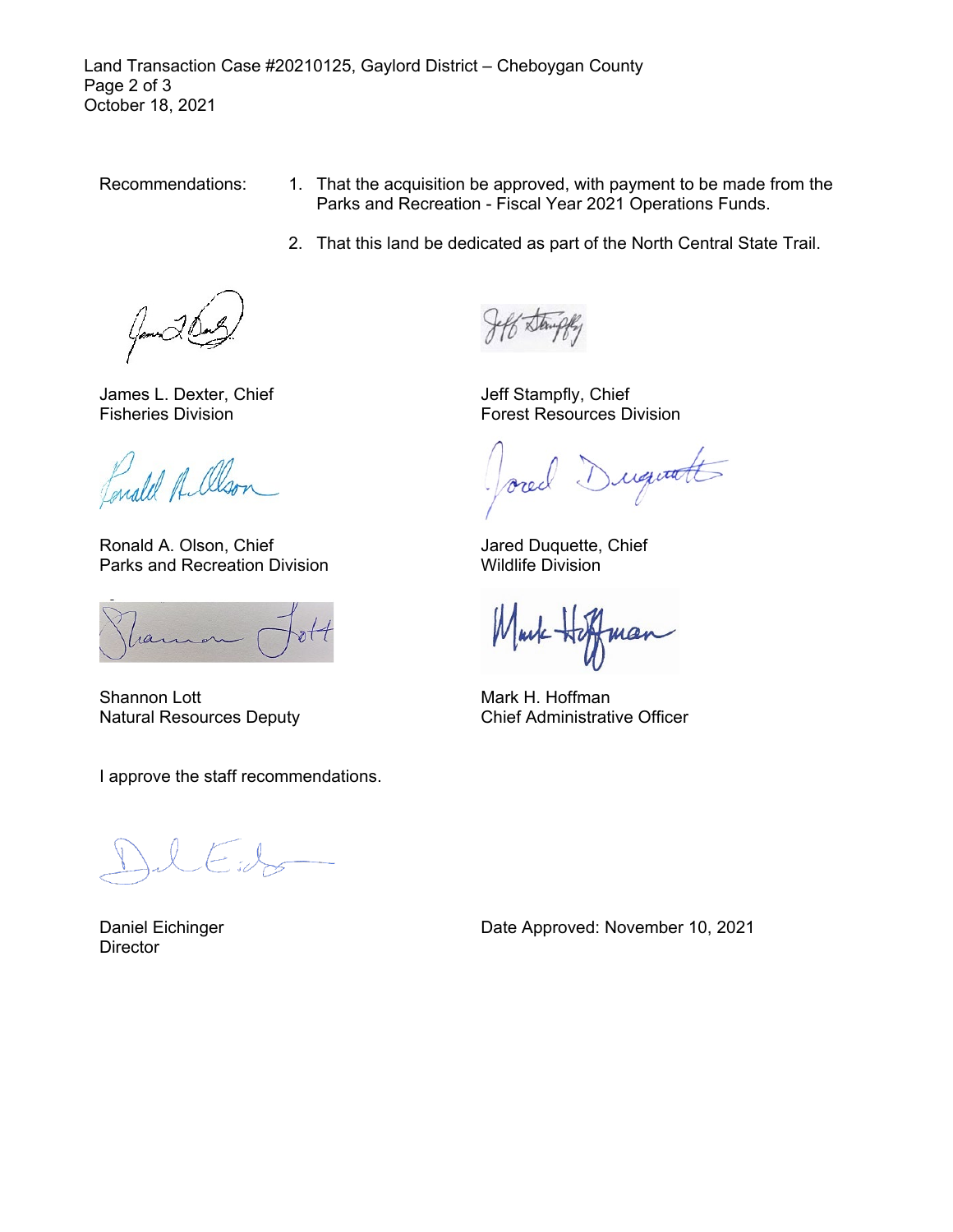# PARKS AND RECREATION LAND ACQUISITION Gaylord District - Cheboygan County<br>Land Transaction Case #20210125



Section 30, T38N, R01W, City of Cheboygan

**WA** Land to be acquired by DNR (5 acres)  $\Box$  State land Г





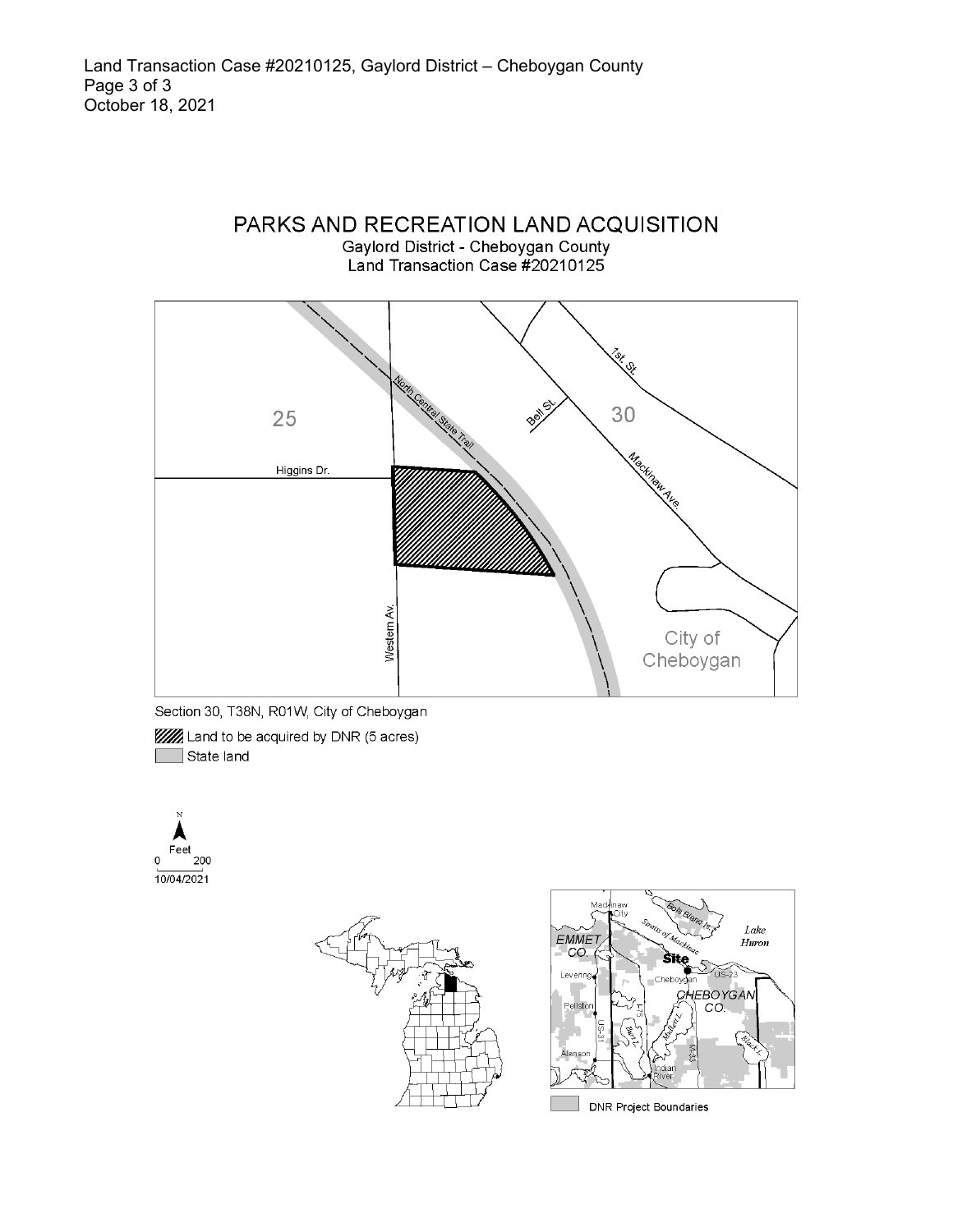



DEPARTMENT OF NATURAL RESOURCES

LANSING



| TO:                    | Daniel Eichinger, Director                                                                                                                                                                                                                                          |
|------------------------|---------------------------------------------------------------------------------------------------------------------------------------------------------------------------------------------------------------------------------------------------------------------|
| <b>INFORMATION:</b>    | <b>Natural Resources Commission</b>                                                                                                                                                                                                                                 |
| Transaction:           | Parks and Recreation Land Acquisition<br>Cadillac District - Lake County<br>The Gross Tract<br>Land Transaction Case #20210168                                                                                                                                      |
| Purchase:              | 13.4 acres - \$130,000.00                                                                                                                                                                                                                                           |
| <b>Funding Source:</b> | Michigan Natural Resources Trust Fund [TF20-0158]                                                                                                                                                                                                                   |
| PA 240 of 2018:        | PILT Estimate: \$600.16<br>This parcel is located north of the Mason-Arenac county line and will<br>result in an increase of 13.4 acres of DNR-managed lands.                                                                                                       |
| Description:           | Lake County, Pleasant Plains Township<br>T17N, R13W<br>Section 15: Part of the SW 1/4 of the SE 1/4, as more accurately<br>described in the case file; and<br>Section 22: Part of the NW 1/4 of the NE 1/4, as more accurately<br>described in the case file.       |
| Seller:                | Jutta M. Gross Revocable Living Trust                                                                                                                                                                                                                               |
| Authority:             | Natural Resources and Environmental Protection Act, 1994 PA 451, as<br>amended.                                                                                                                                                                                     |
| Notice:                | This item will appear on the Department of Natural Resources<br>(Department) November 1, 2021, calendar and is eligible for approval on<br>November 8, 2021.                                                                                                        |
| Management<br>Purpose: | Acquisition of this parcel will contribute to achieving access to quality<br>recreation opportunities along the Pere Marquette River. The property<br>will be managed by the Parks and Recreation Division as a public water<br>access to the Pere Marquette River. |
| Comments:              | This property is an irregularly shaped wooded parcel with road access via<br>M-37 located along the length of the western boundary. The northern<br>boundary of the property has 700 feet of frontage along the Pere<br>Marquette River.                            |
|                        | The property was formerly a residence with small rentable holiday cabins<br>located in the western and central portions of the property. These                                                                                                                      |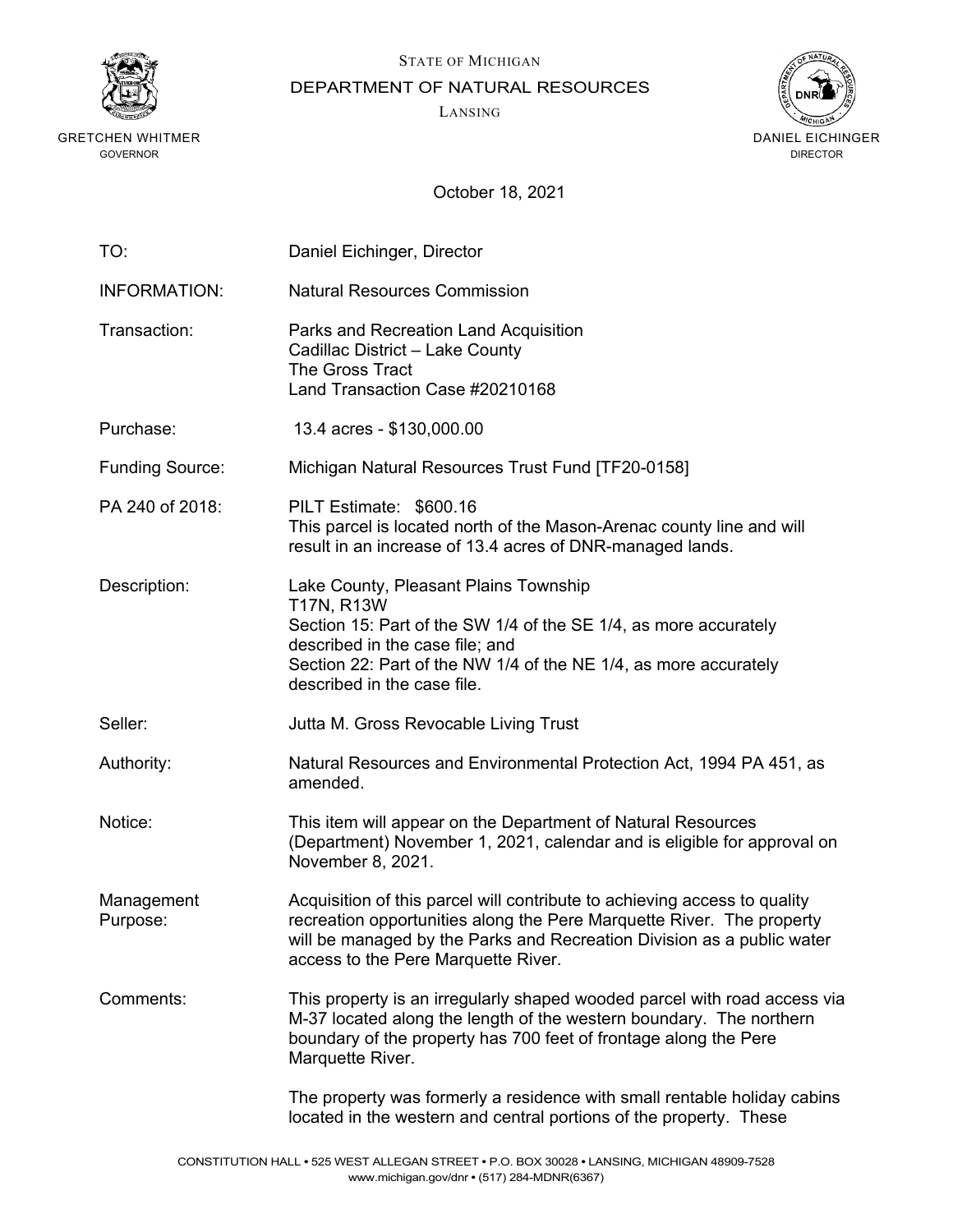structures are in an advanced state of disrepair and will be removed by the Department after acquisition.

The seller will convey mineral rights.

- Recommendations: 1. That the acquisition be approved, with payment to be made from the Michigan Natural Resources Trust Fund [TF20-0158].
	- 2. That this land be dedicated as the Pere Marquette River Public Water Access site.

James L. Dexter, Chief Fisheries Division

Fonald A. Olso.

Ronald A. Olson, Chief Parks and Recreation Division

ran

Shannon Lott Natural Resources Deputy

I approve the staff recommendations.

Daniel Eichinger **Director** 

Jeff Stampfly, Chief Forest Resources Division

Duquetts

Jared Duquette, Chief Wildlife Division

Mark He

Mark H. Hoffman Chief Administrative Officer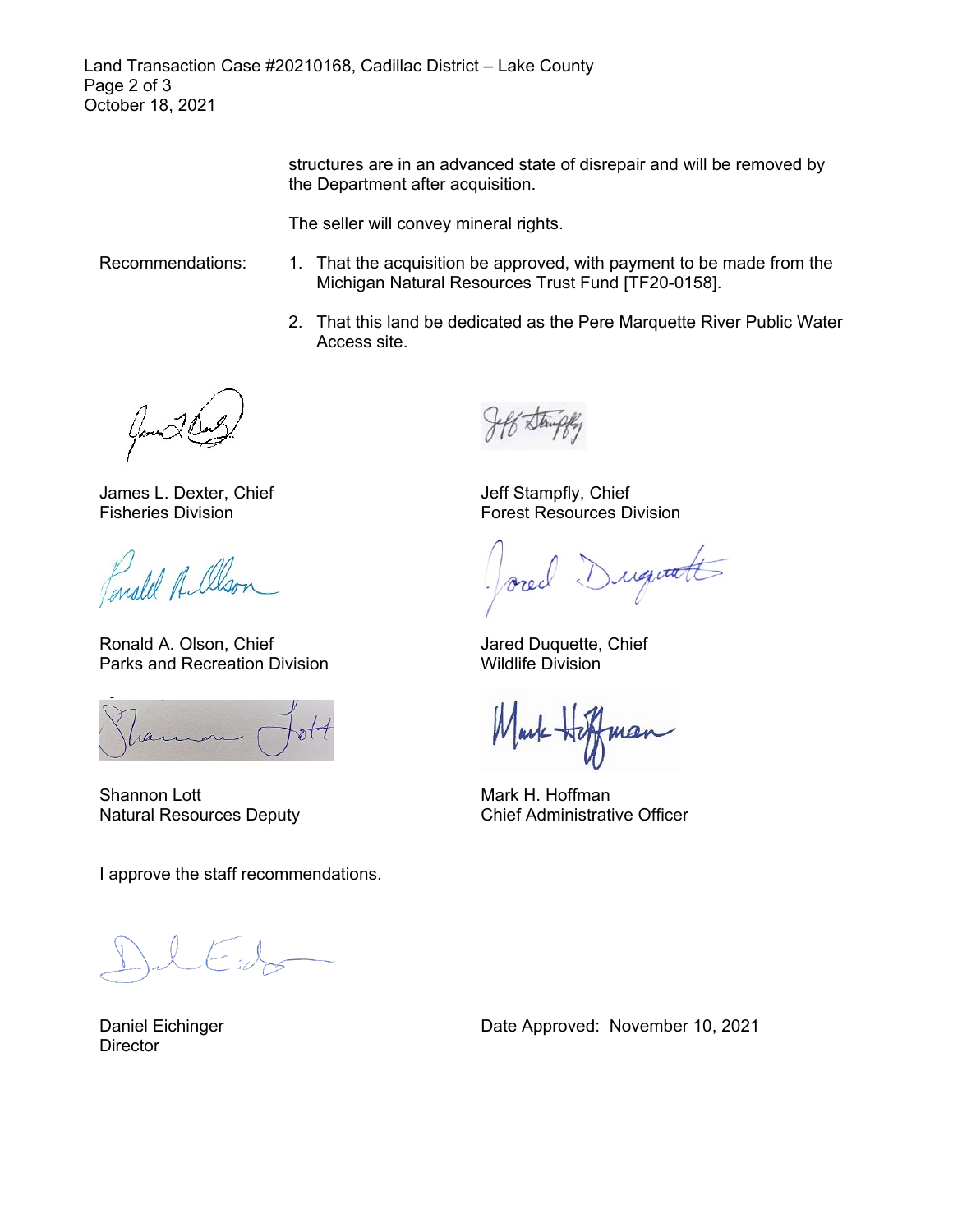



Sections 15 and 22, T17N, R13W, Pleasant Plains Township

**WA** Land to be acquired by DNR (13.4 acres) State land





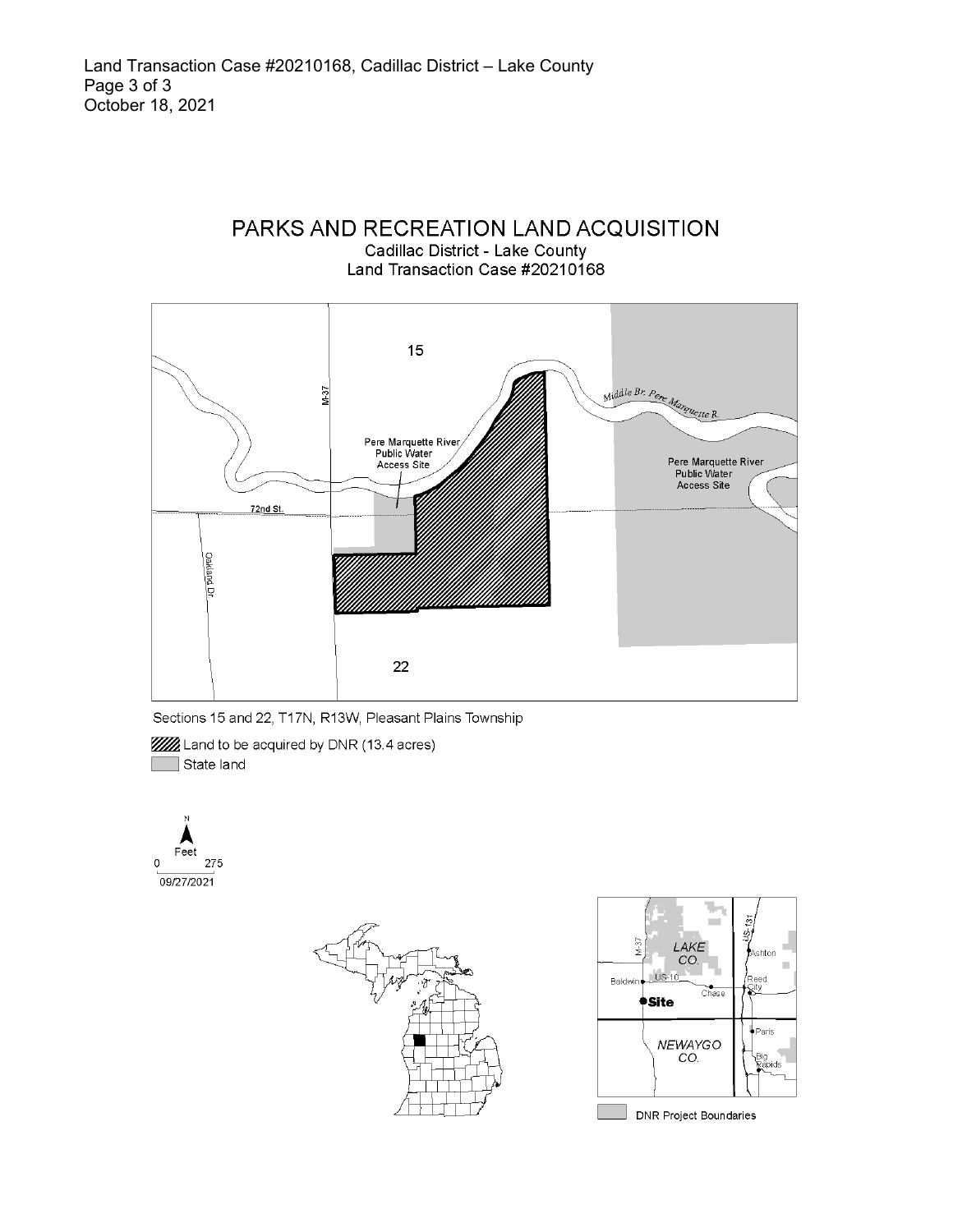



DEPARTMENT OF NATURAL RESOURCES

LANSING



| TO:                    | Daniel Eichinger, Director                                                                                                                                                                                         |
|------------------------|--------------------------------------------------------------------------------------------------------------------------------------------------------------------------------------------------------------------|
| <b>INFORMATION:</b>    | <b>Natural Resources Commission</b>                                                                                                                                                                                |
| Transaction:           | <b>Forest Resources Land Acquisition</b><br>Sault Ste. Marie Management Unit - Chippewa County<br>The PMBJ LLC Chippewa Tract<br>Land Transaction Case #20210171                                                   |
| Purchase:              | 40 acres - \$22,000.00                                                                                                                                                                                             |
| <b>Funding Source:</b> | Land Exchange Facilitation Fund (LEFF)                                                                                                                                                                             |
| PA 240 of 2018:        | PILT Estimate: \$420.00<br>This parcel is located north of the Mason-Arenac county line and will<br>result in an increase of 40 acres of DNR-managed lands.                                                        |
| Description:           | Chippewa County, Kinross Township<br>T45N, R02W, Section 11:<br>SW 1/4 of the NE 1/4                                                                                                                               |
| Seller:                | PMBJ LLC, a Michigan limited liability company, St. Ignace, Michigan                                                                                                                                               |
| Authority:             | Natural Resources and Environmental Protection Act, 1994 PA 451, as<br>amended.                                                                                                                                    |
| Notice:                | This item will appear on the Department of Natural Resources<br>(Department) November 1, 2021, calendar and is eligible for approval on<br>November 8, 2021.                                                       |
| Management<br>Purpose: | Acquisition of this parcel will allow it to be managed as part of the Sault<br>Ste. Marie Management Unit.                                                                                                         |
| Comments:              | The parcel is surrounded by state-owned land on four sides. Acquisition<br>will allow for increased efficiency in timber management, improved<br>wildlife habitat, and additional public recreation opportunities. |
|                        | The seller will convey all mineral rights.                                                                                                                                                                         |
| Recommendations:       | That the acquisition be approved, with payment to be made from<br>1.<br>the Land Exchange Facilitation Fund (LEFF).                                                                                                |
|                        | That this land be dedicated as part of the Sault Ste. Marie<br>2.<br>Management Unit.                                                                                                                              |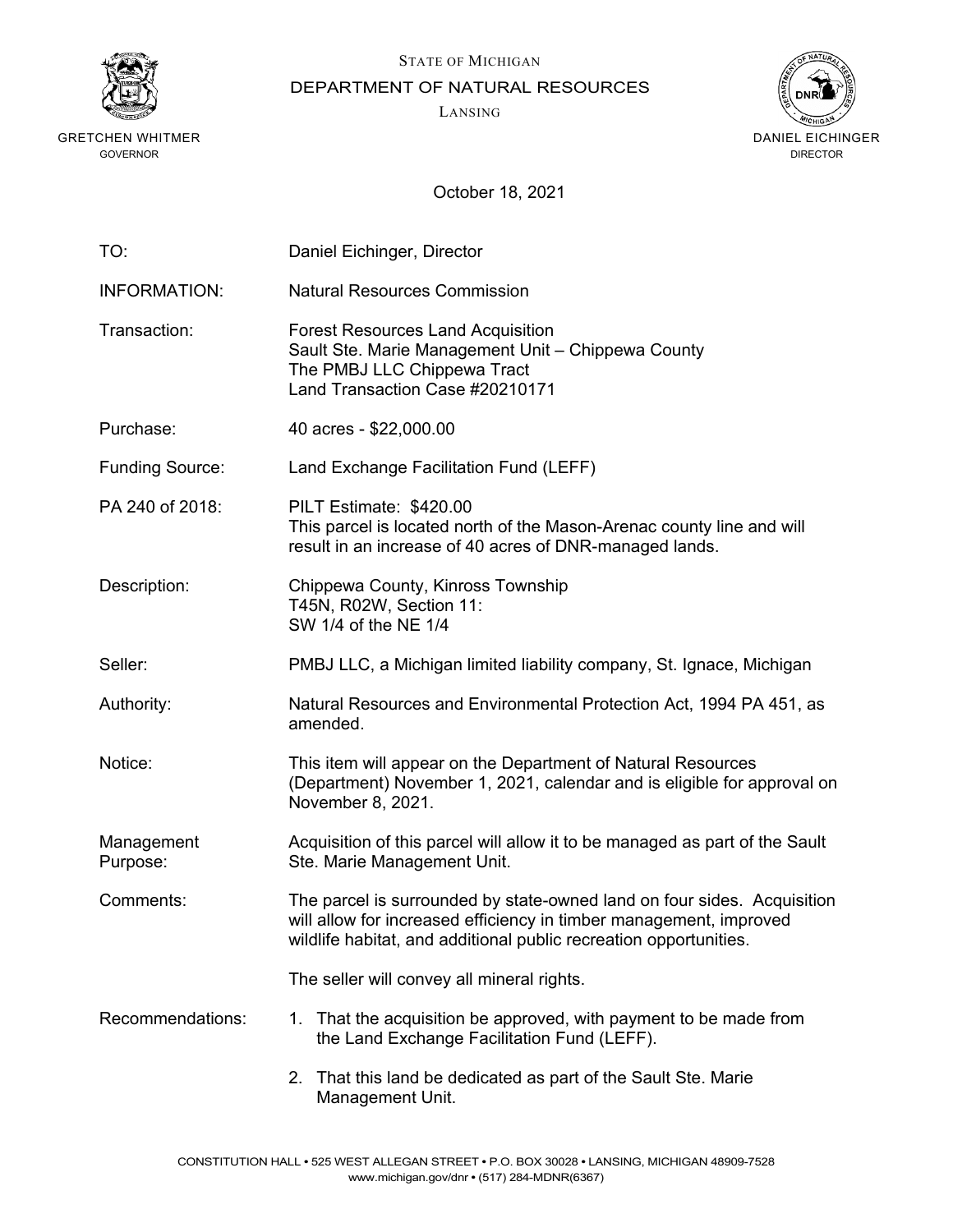Land Transaction Case #20210171, Sault Ste. Marie Management Unit – Chippewa County Page 2 of 3 October 18, 2021

James L. Dexter, Chief Fisheries Division

Fonald A. alson

Ronald A. Olson, Chief Parks and Recreation Division

ran

Shannon Lott Natural Resources Deputy

I approve the staff recommendations.

Daniel Eichinger **Director** 

Jeff Stampfly, Chief Forest Resources Division

iquatt  $\sqrt{ }$ orec

Jared Duquette, Chief Wildlife Division

Mark man

Mark H. Hoffman Chief Administrative Officer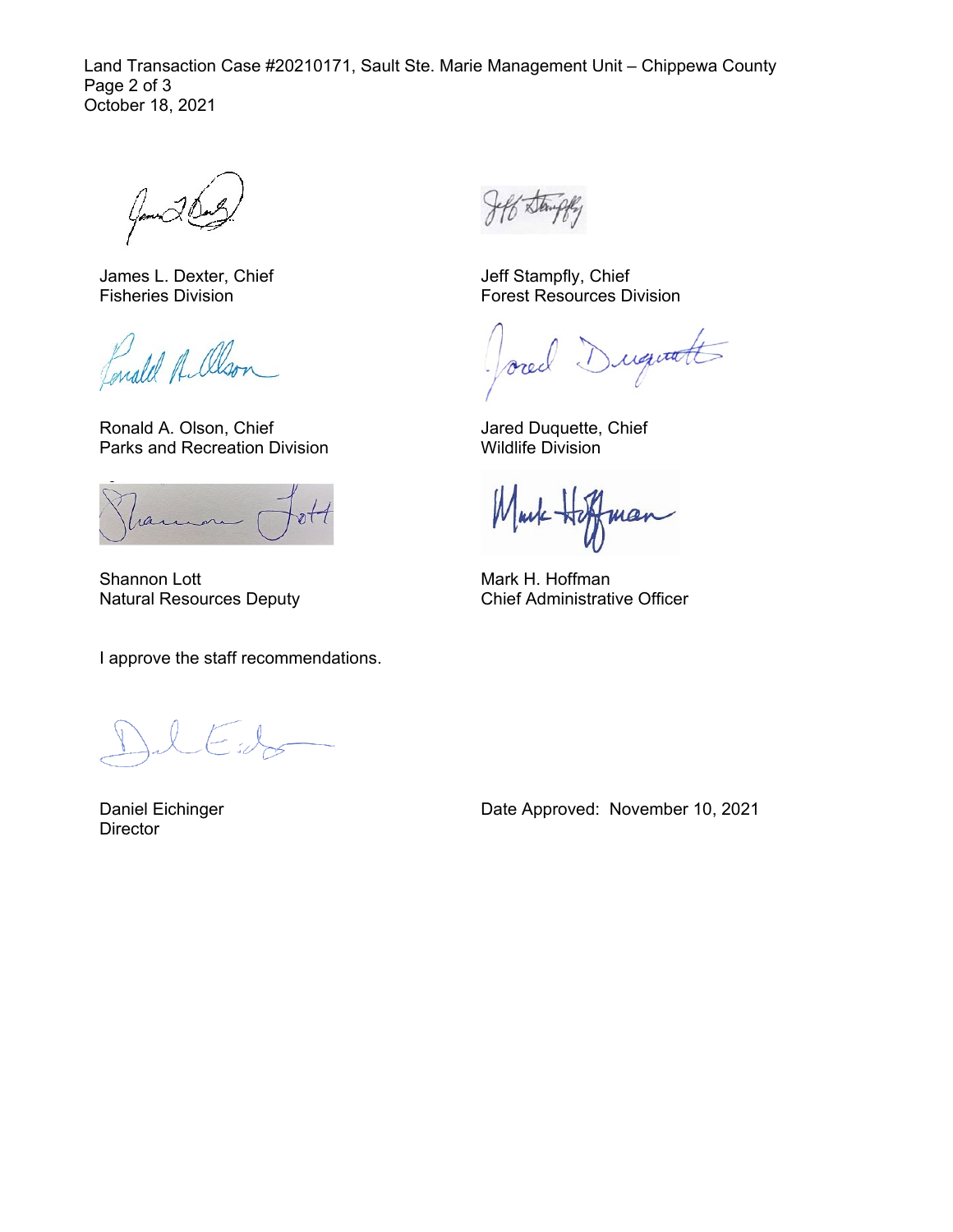



- **WA** Land to be acquired by DNR (40 acres)
- State land
- -- DNR Project Boundary





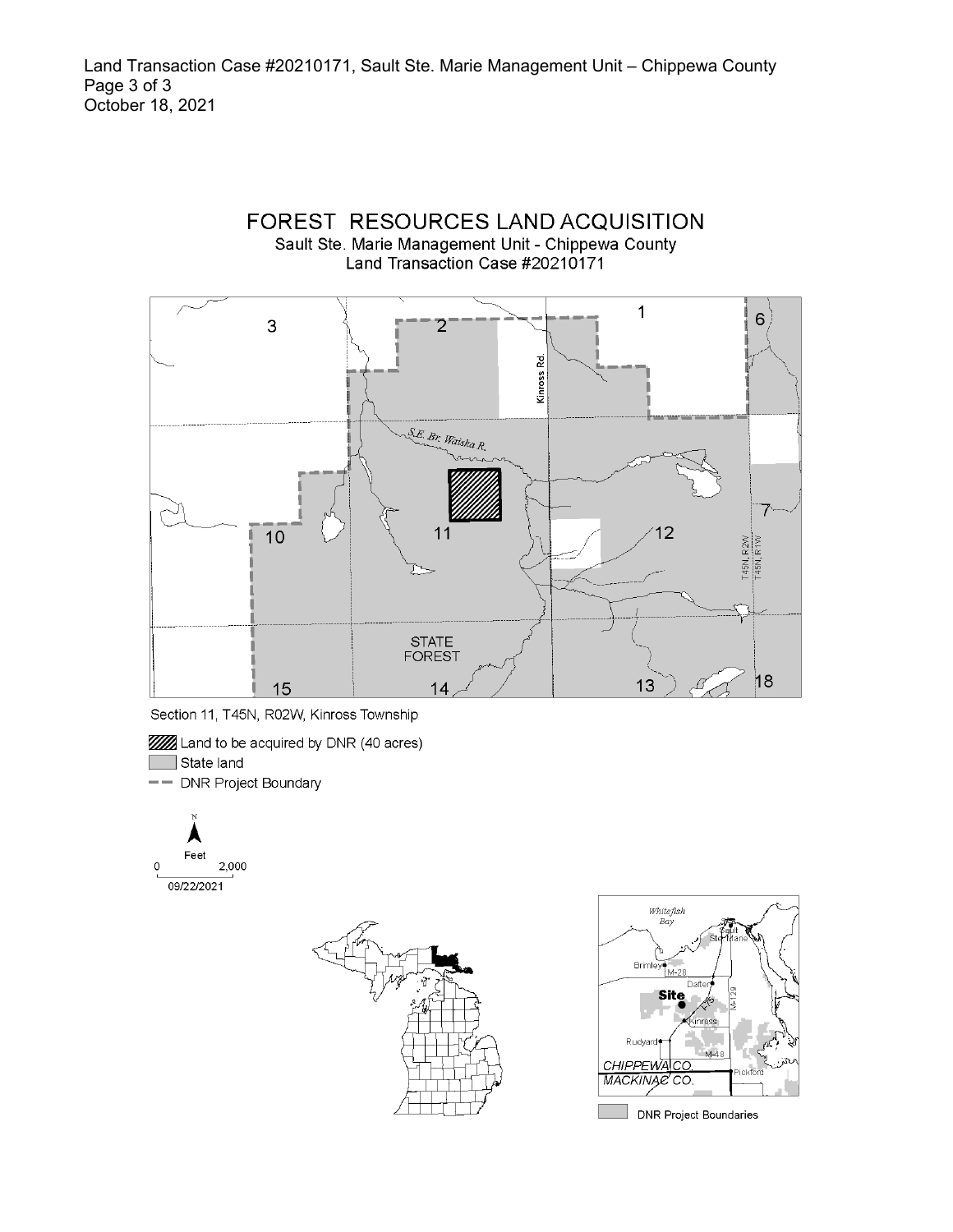



DEPARTMENT OF NATURAL RESOURCES

LANSING



| TO:                    | Daniel Eichinger, Director                                                                                                                                                                                         |
|------------------------|--------------------------------------------------------------------------------------------------------------------------------------------------------------------------------------------------------------------|
| <b>INFORMATION:</b>    | <b>Natural Resources Commission</b>                                                                                                                                                                                |
| Transaction:           | <b>Forest Resources Land Acquisition</b><br>Sault Ste. Marie Management Unit - Mackinac County<br>The PMBJ LLC Mackinac Tract<br>Land Transaction Case #20210172                                                   |
| Purchase:              | 40 acres - \$22,000.00                                                                                                                                                                                             |
| <b>Funding Source:</b> | Land Exchange Facilitation Fund (LEFF)                                                                                                                                                                             |
| PA 240 of 2018:        | PILT Estimate: \$230.00<br>This parcel is located north of the Mason-Arenac county line and will<br>result in an increase of 40 acres of DNR-managed lands.                                                        |
| Description:           | Mackinac County, Moran Township<br>T43N, R06W, Section 27:<br>SE 1/4 of the NW 1/4                                                                                                                                 |
| Seller:                | PMBJ LLC, a Michigan limited liability company, St. Ignace, Michigan                                                                                                                                               |
| Authority:             | Natural Resources and Environmental Protection Act, 1994 PA 451, as<br>amended.                                                                                                                                    |
| Notice:                | This item will appear on the Department of Natural Resources<br>(Department) November 1, 2021, calendar and is eligible for approval on<br>November 8, 2021.                                                       |
| Management<br>Purpose: | Acquisition of this parcel will allow it to be managed as part of the Sault<br>Ste. Marie Management Unit.                                                                                                         |
| Comments:              | The parcel is surrounded by state-owned land on four sides. Acquisition<br>will allow for increased efficiency in timber management, improved<br>wildlife habitat, and additional public recreation opportunities. |
|                        | The seller will convey all mineral rights.                                                                                                                                                                         |
| Recommendations:       | That the acquisition be approved, with payment to be made from<br>1.<br>the Land Exchange Facilitation Fund (LEFF).                                                                                                |
|                        | That this land be dedicated as part of the Sault Ste. Marie<br>2.<br>Management Unit.                                                                                                                              |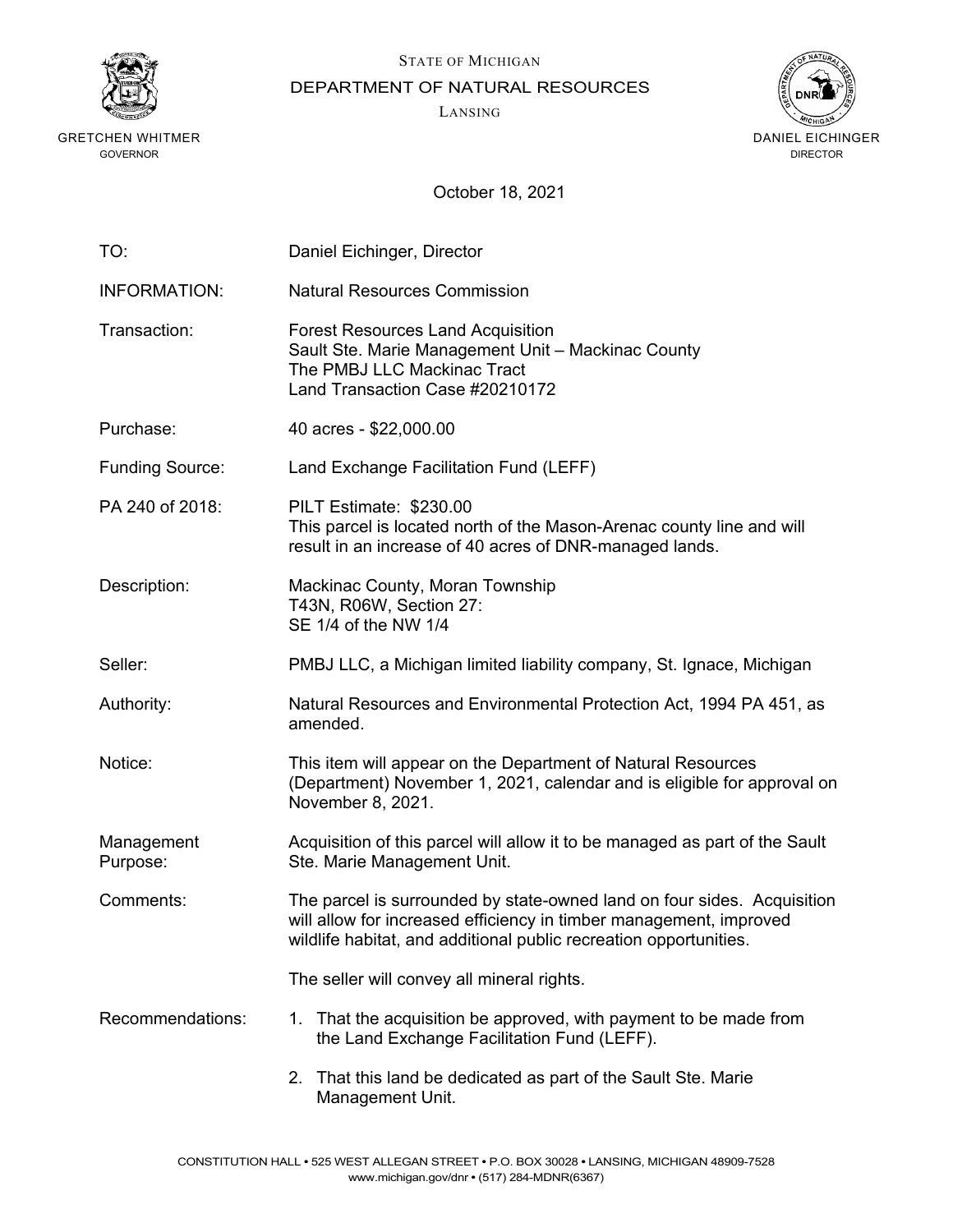Land Transaction Case #20210172, Sault Ste. Marie Management Unit – Mackinac County Page 2 of 3 October 18, 2021

James L. Dexter, Chief Fisheries Division

Lonald Albon

Ronald A. Olson, Chief Parks and Recreation Division

ran

Shannon Lott Natural Resources Deputy

I approve the staff recommendations.

Daniel Eichinger **Director** 

Jeff Stampfly, Chief Forest Resources Division

iquatt  $\sqrt{ }$ orec

Jared Duquette, Chief Wildlife Division

Mark man

Mark H. Hoffman Chief Administrative Officer